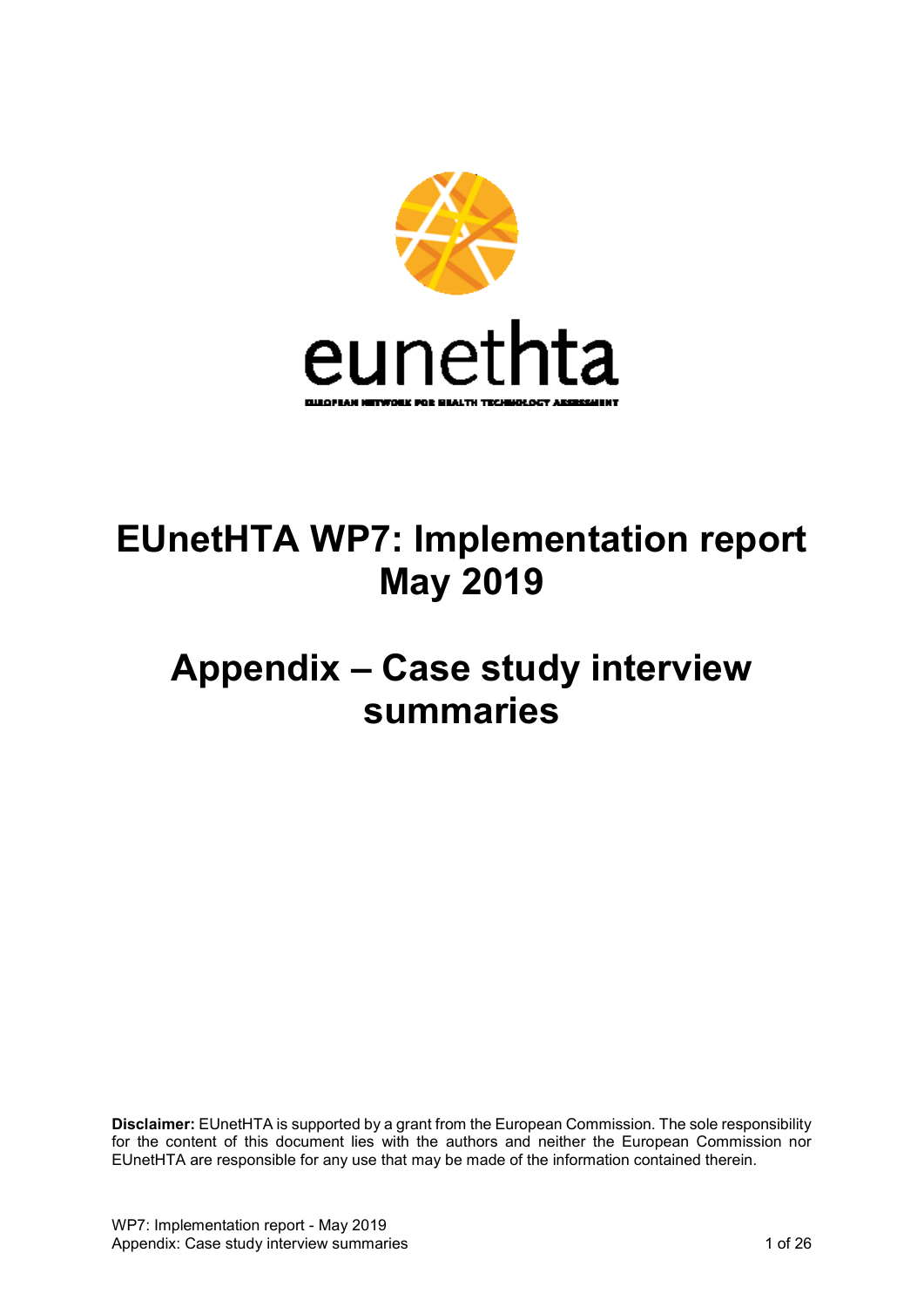# <span id="page-1-0"></span>**Contents**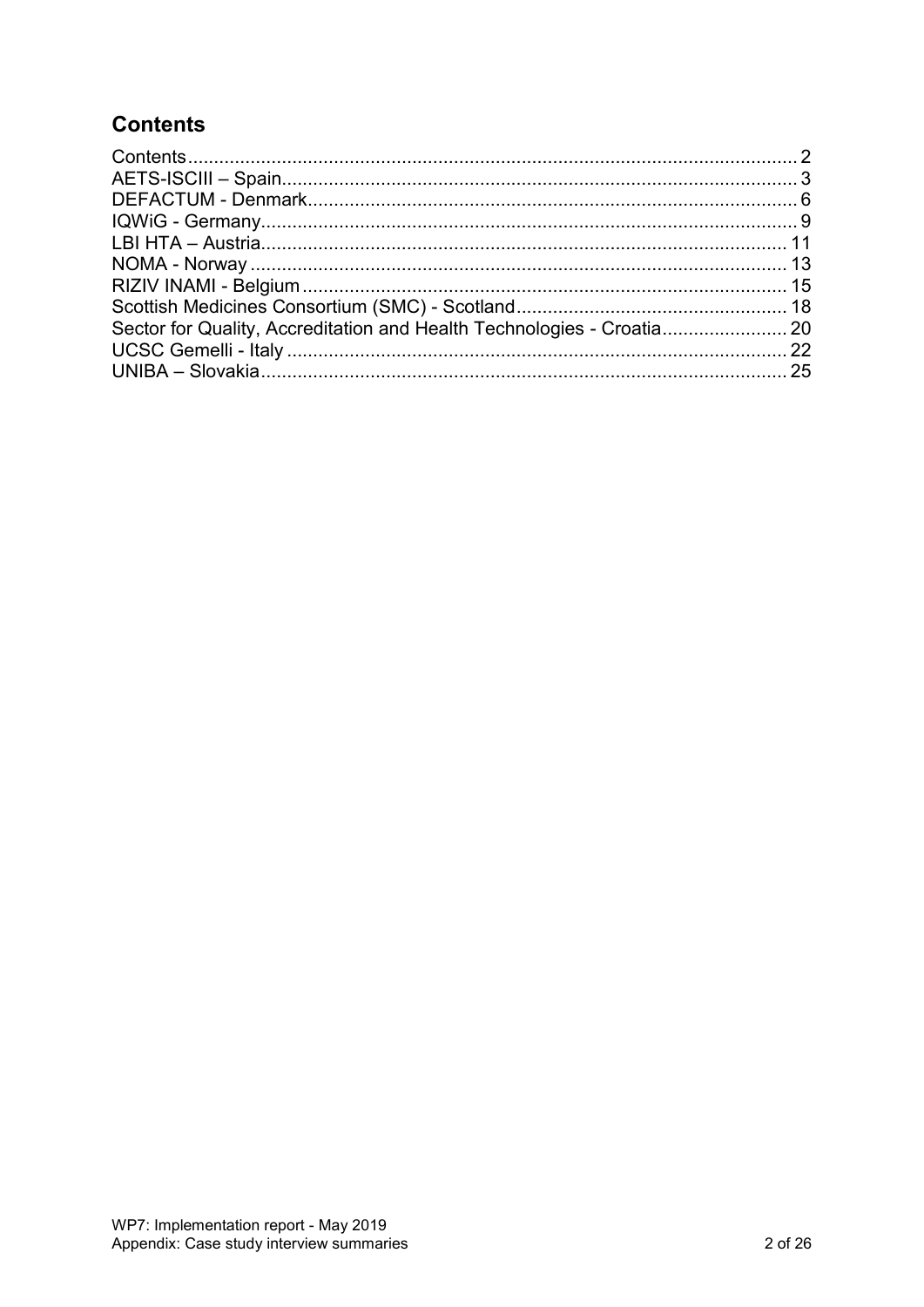# <span id="page-2-0"></span>**AETS-ISCIII – Spain**

#### **Introduction**

Health Technology Assessment Agency (AETS) is a National Agency founded in 1994 as a Centre within the Institute of Health Carlos III (ISCIII). ISCIII is the main Public Research Entity funding, managing and carrying out biomedical research in Spain reporting to Ministry of Economy, Industry & Competitiveness and providing scientific and technical support to the Ministry of Health and to the National Health System (NHS).

The main goal of the AETS-ISCIII is to promote the appropriate use of health technologies, providing decision-makers with critically review information about their efficacy, safety, effectiveness and efficiency.

## **Working practices**

AETS-ISCIII is a producer of HTA and has a national remit. AETS mainly undertakes HTA of other technologies. AETS undertake both single and multiple technology appraisals. Economic evaluation is not undertaken as standard for all topics, the decision on whether to undertake economic evaluation is dependent on the topic. Topics are referred to AETS by the Spanish HTA Network. As a member of the Spanish HTA Network, AETS-ISCIII has a role in topic selection, scoping and assessment. The agency has no role in decision-making.

The Spanish Network of HTA Agencies is a collaboration of eight HTA agencies working together to produce national HTA of non-pharmaceutical medical technologies in Spain. The reports produced by the Spanish Network are commissioned and funded by the Spanish Ministry of Health.

#### **Involvement in developing EUnetHTA tools and methodology guidelines**

AETS-ISCIII was involved in the development of the HTA Core Model and the EVIDENT database. The agency was also a reviewer on the POP database and some of the methodological guidelines, including:

- Endpoints used in REA: Safety
- Therapeutic medical devices

The involvement of the agency in developing and reviewing guidelines was helpful in developing and updating national guidelines as EUnetHTA tools and guidelines were used inform this process.

.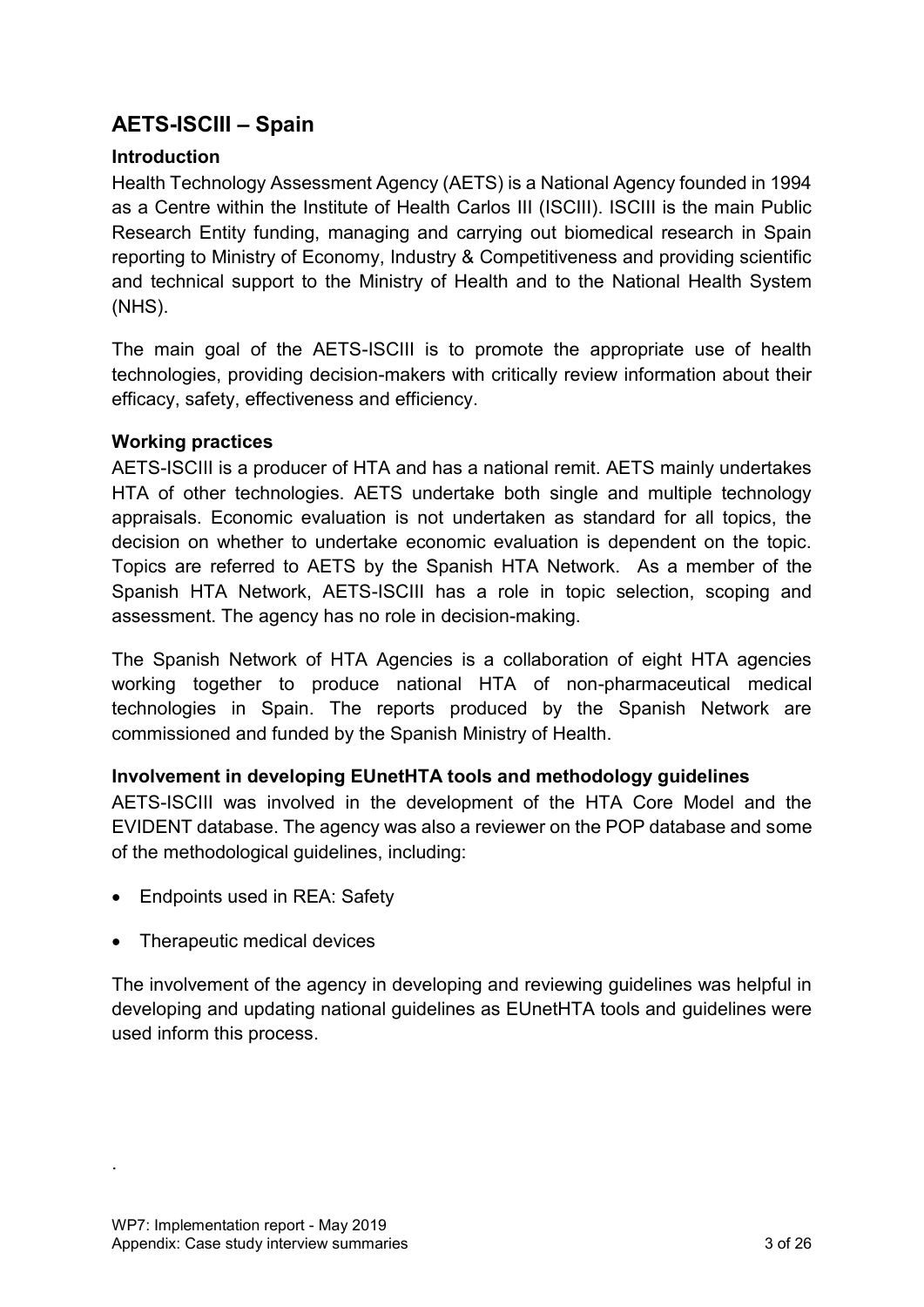#### **Use of EUnetHTA tools and methodology guidelines**

The HTA Core Model has been used as a basis for national reports and a guideline based on the HTA Core Model was elaborated and officially approved for use by the Spanish HTA Network. In 2016 Spanish HTA Network published national guideline for rapid REAs based on the HTA Core Model and the 4 domains of the model. A consultation on this was undertaken by all of the agencies in the Spanish HTA Network, with no legal changes were required. Minor changes were made to the HTA Core Model in the process of national adaptation, mainly synthesis of assessment elements and translation into Spanish.

The POP Database is used by AETSC-ISCIIII to search for other projects and to notify other agencies of planned and ongoing projects they are undertaking.

A number of the EUnetHTA methodology guidelines are used by AETS-ISCIII as methodological references guides for the elaboration of HTA reports. Where AETS-ISCIII have not used EUnetHTA methodology guidelines this has been because they have not been needed, rather than because an explicit decision has been taken to use the guideline(s).

# **Impact of EUnetHTA methodology guidelines on the use of EUnetHTA assessments**

AETS-ISCIII did not identify any of the EUnetHTA methodology guidelines as limiting their ability to use EUnetHTA assessments. The following EUnetHTA guidelines were identified as specifically supporting their use of EUnetHTA assessments:

- Process of information retrieval for systematic reviews and HTAs on clinical effectiveness
- Endpoints used for REA: Clinical endpoints
- Endpoints used for REA: Health-related quality of life and utility measures
- Endpoints used for REA: Safety
- Levels of evidence Applicability of evidence for the context of a REA
- Methods for health economic evaluation
- Internal validity of non-randomised controlled studies (NRS) on interventions
- Therapeutic medical services
- Personalised medicine and co-dependent technologies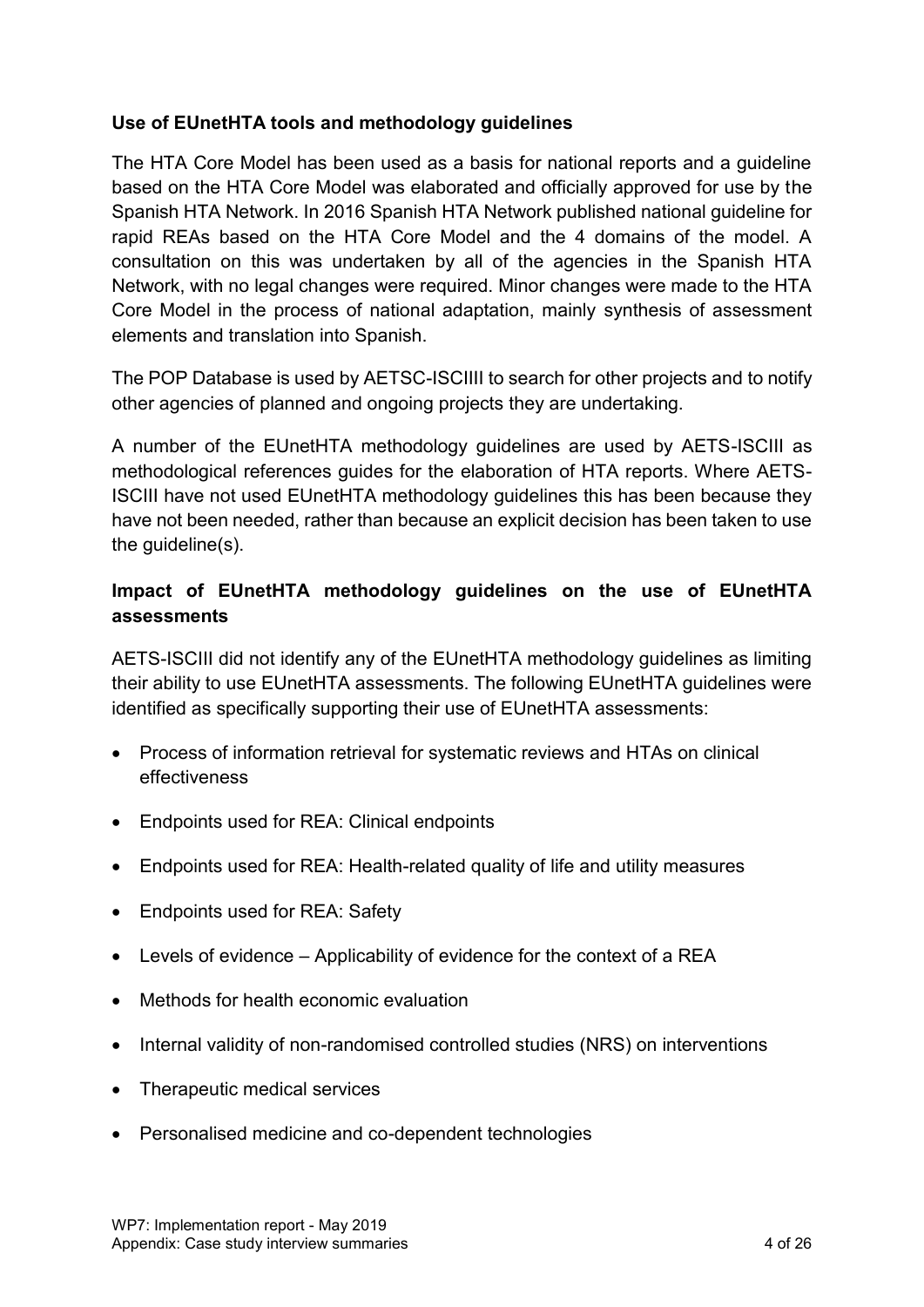In the case of the therapeutic medical services guideline AETS-ISCII report that this is an area where there is not much methodological guidance, so this guideline is important because it provides a methodological framework for this topic / area.

AETS-ISCIII identified that if methodological guidelines focus on the discussion of methods and they do not provide you with practical recommendations or specific points of action then different agencies could interpret and use the methods guidelines in different ways. This may in turn impact on uptake in the future after JA3.

#### **Priority areas for improvement in EUnetHTA guidelines and methods development**

Guidelines could be more definitive / prescriptive in terms of how to apply methods. The guidelines need to better describe how to undertake an assessment, not provide a discussion on methods to be used.

Complex interventions: Interventions other than devices and pharmaceutical products are difficult to assess and a guideline, protocol, standard, or methodology would be helpful. The agency is seeing an increasing demand to assess complex interventions that are often part of complex care pathways.

A tool on CE marking (sources to obtain information).

POP database is currently underused. Clarity is also needed on the future status of the EVIDENT database.

.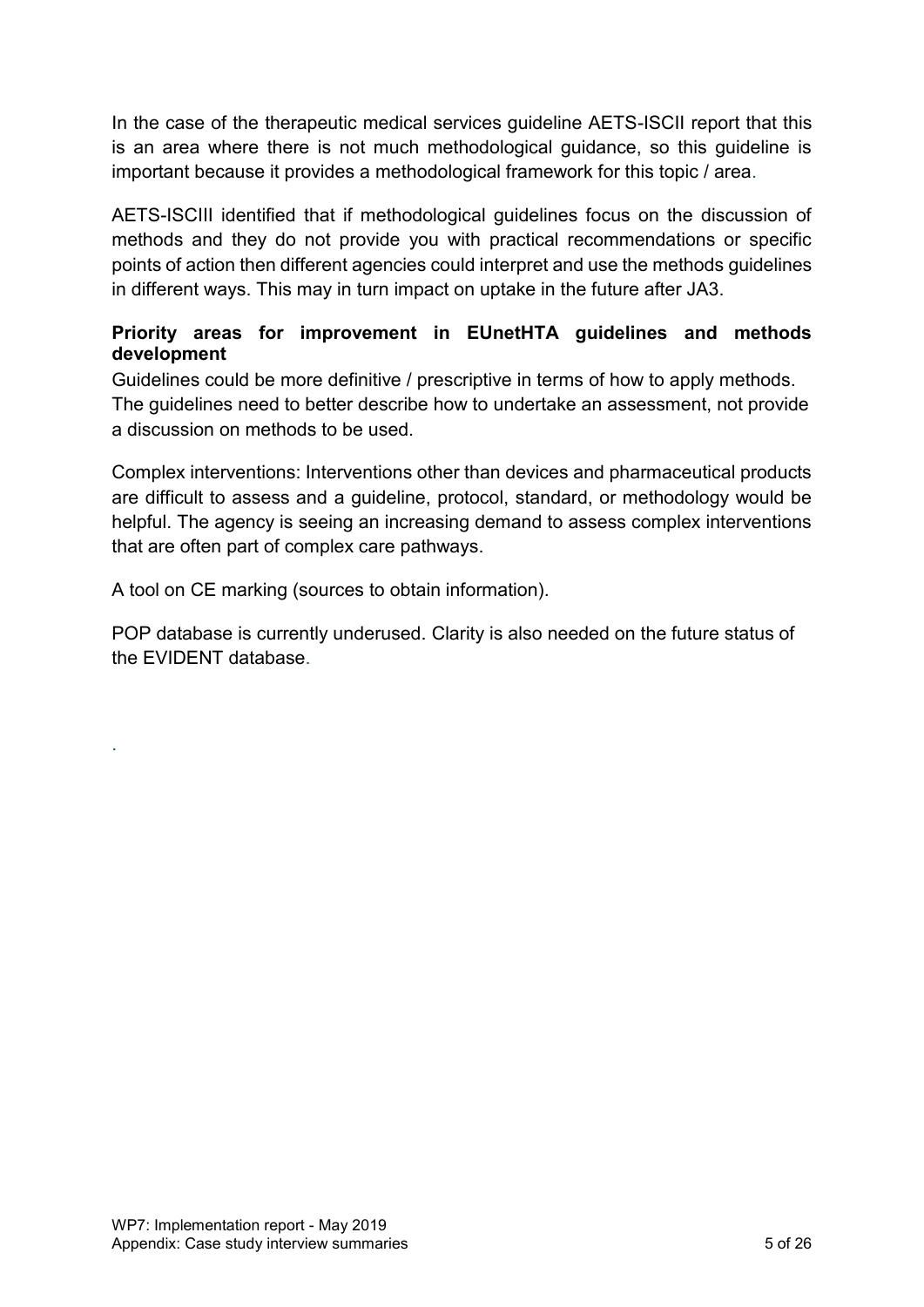# <span id="page-5-0"></span>**DEFACTUM - Denmark**

#### **Introduction**

DEFACTUM is a regional organization undertaking evaluation, quality improvement and research within healthcare, social services and the labour market. DEFACTUM is a part of Corporate Quality in Central Denmark Region.

Public Health & Health Services Research is a division in DEFACTUM with focus on research within health care and social services. One of their main tasks is to support decision-makers on interventions and technology within healthcare based on interdisciplinary research and development activities. One of the ways they do this is by producing health technology assessments of medical interventions and health technologies (other technologies).

#### **Working practices**

DEFACTUM has a national and regional remit. They produce mainly national reports, but also produce regional reports on occasion. DEFACTUM mainly undertake multiple technology appraisals. Economic evaluation is undertaken standard as part the HTA process. DEFACTUM also undertake organisational analysis as standard in their HTA as well as patient perspective analysis if relevant.

Topics are agreed by the health directors of the five regions. DEFACTUM undertakes the assessment and draw up conclusions. This then goes to the decision-makers (the health directors of the five regions) to make the final recommendations and decision on the technology and use of the HTA report. The health directors also distribute the report to relevant clinicians.

#### **Involvement in developing EUnetHTA tools and methodology guidelines**

DEFACTUM were part of the team that developed and specified the patient and social aspects of the EUnetHTA HTA Core Model. DEFACTUM was also involved in the development of the organisational aspect of the HTA Core Model. DEFACTUM has not been involved in the development of any other EUnetHTA tools or methodology guidelines. DEFACTUM has, however, also participated in the formal consultations on draft tools and methodology guidelines.

DEFACTUM has largely been involved in the development of several joint assessments, as first author, co-authors and dedicated reviewers. They have also used several the EUnetHTA joint REA assessments nationally.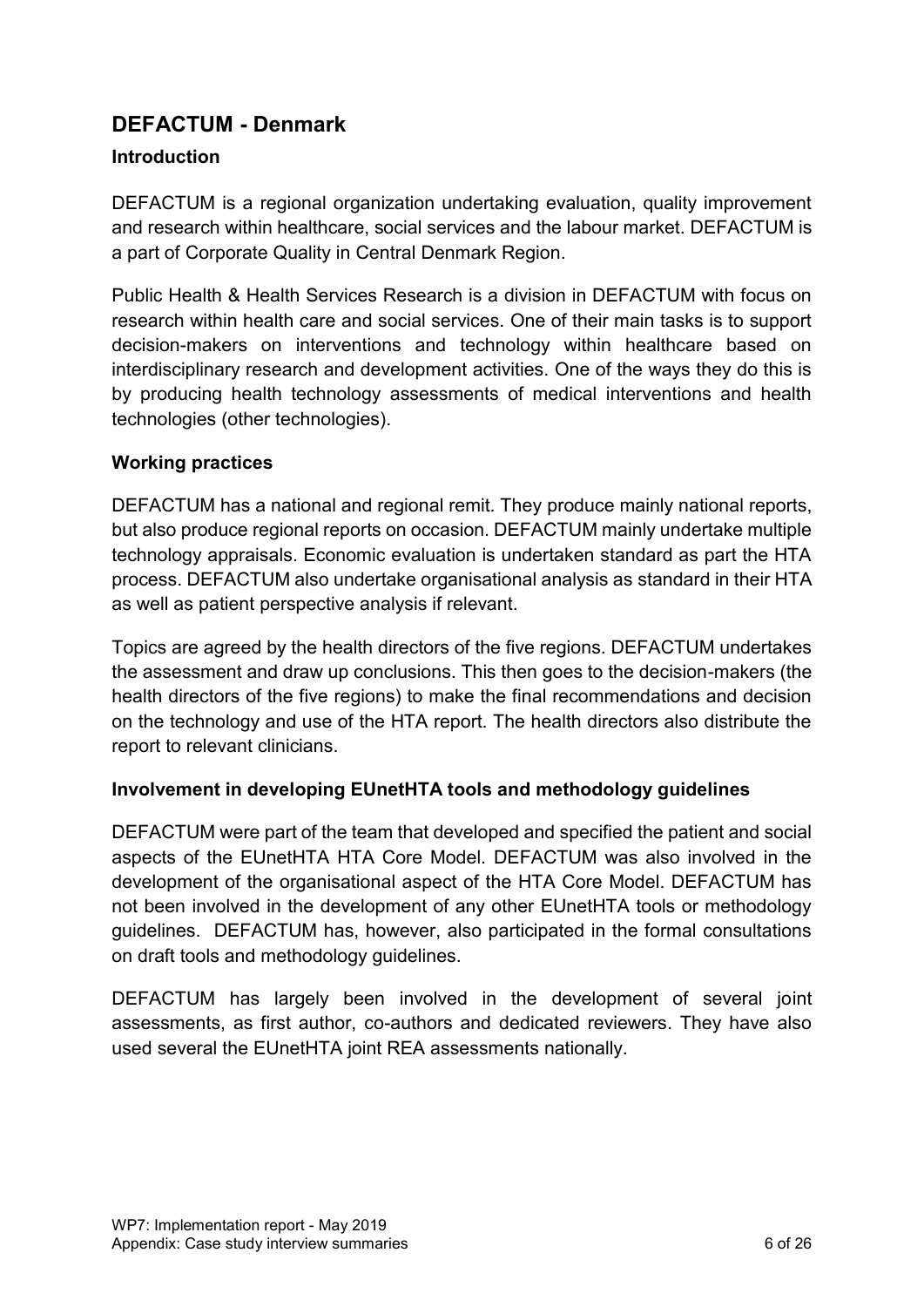#### **Use of EUnetHTA tools and methodology guidelines**

POP database: Enter topics into the database and check the database before undertaking an assessment.

HTA Core Model and REA Model: Use the HTA core model to undertake national assessments and the use of the HTA Core Model is now embedded into national methods and processes. HTA core model and REA incorporated through adaptation of the HTA core model nationally. Main challenge was the need to translate into Danish language.

Evidence submission template: Used when undertaking national HTAs. They use a shortened version of the submission template nationally (one third of a size of the EUnetHTA shortened version). The template is identified as being extremely useful for both DEFACTUM and the companies using it.

DEFACTUM also use various methods guides informally on an as needed basis:

- Process of information retrieval informal use (very rarely used as have own processes)
- Endpoints used for REA assessment: clinical endpoints
- Endpoints used for REA assessment HRQoL and utility measures
- Endpoints used for REA assessment: safety: informal use
- Endpoints used for REA assessment: composite endpoints
- Endpoints used for REA assessment: surrogate endpoints

DEFACTUM have not specifically decided not to use the other EUnetHTA methodology guidelines. They have not needed to use these EUnetHTA methodology guidelines because they already have established methods in many of these areas.

# **Impact of EUnetHTA methodology guidelines on the use of EUnetHTA assessments**

No methodology guidelines were identified in the online survey as specifically supporting or limiting use of EUnetHTA assessments.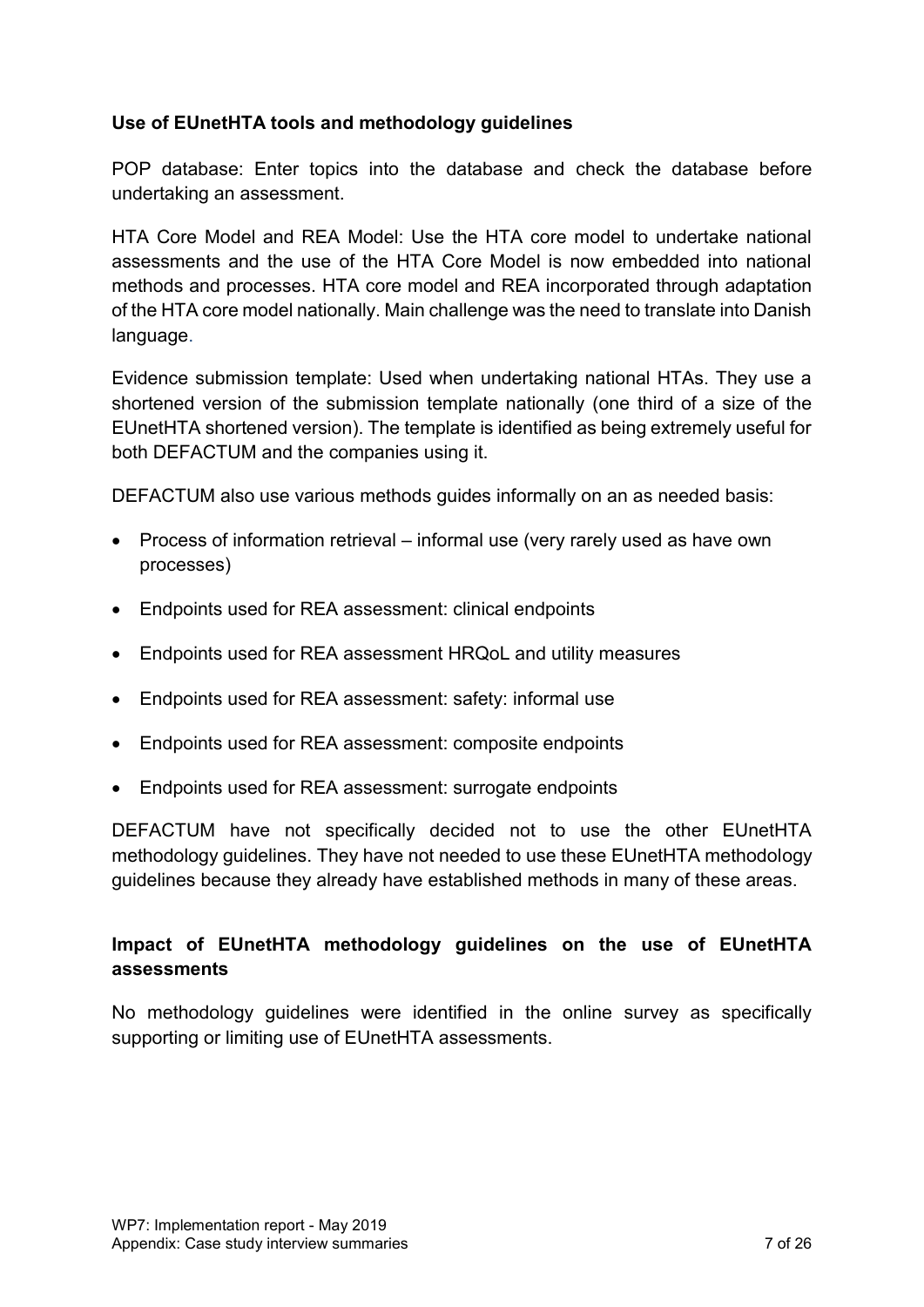### **Priority areas for improvement in EUnetHTA guidelines and methods development**

Guidelines are very thorough so not much needs to be added.

Guidance on how to undertake organisational analysis would be helpful as would further guidance on economic evaluation. Also consider expansion the REA model expanded to include organisational aspects / elements.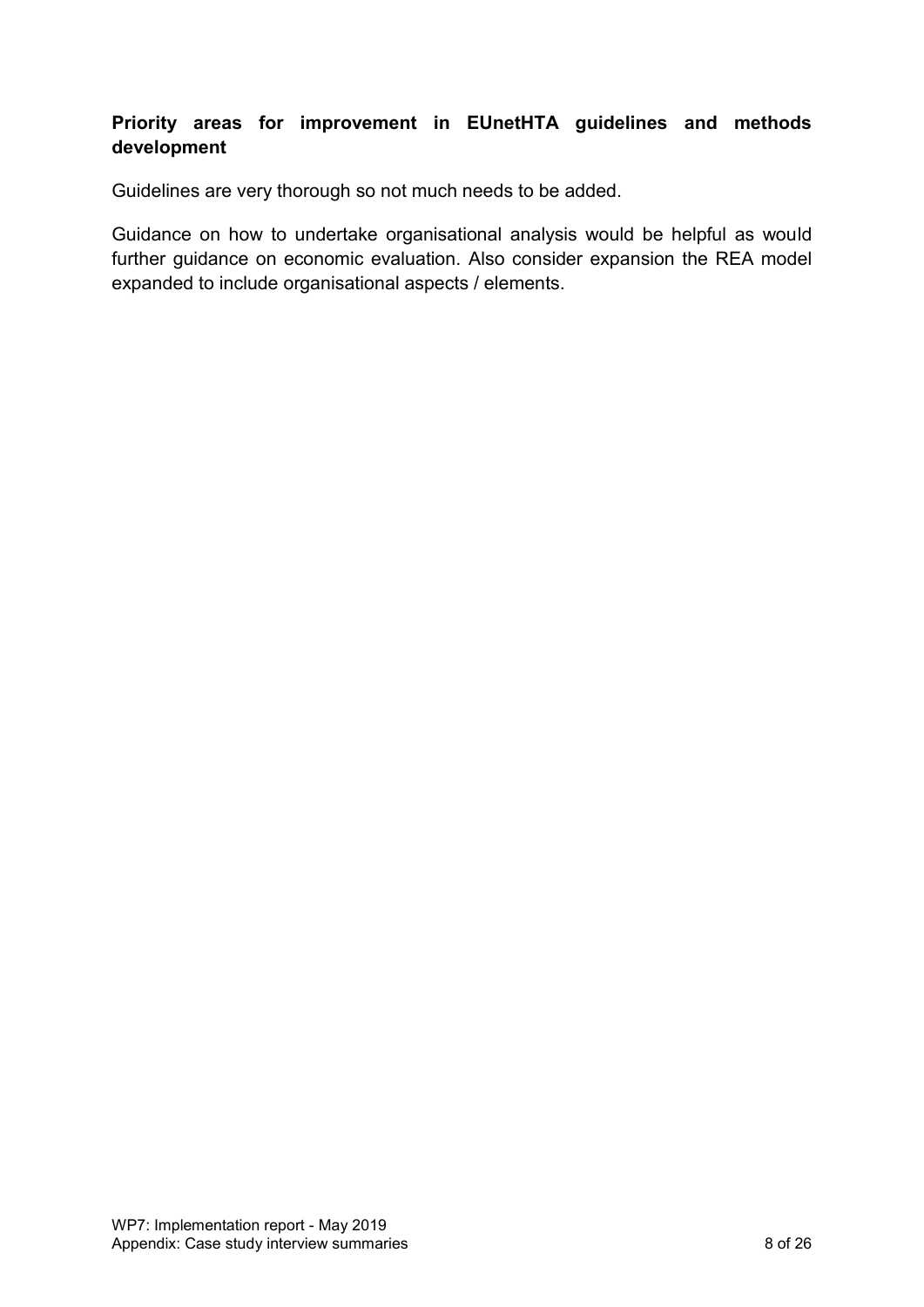# <span id="page-8-0"></span>**IQWiG - Germany**

#### **Introduction**

The Institute for Quality and Efficiency in Health Care (IQWIG) was established in 2004. The Institute produces independent, evidence-based reports on:

- drugs
- non-drug interventions (e.g. surgical procedures)
- diagnostic tests and screening tests
- clinical practice guidelines (CPGs) and disease management programmes (DMPs)

#### **Working practices**

IQWiG is a producer of HTA with a national remit that covers both pharmaceuticals and other technologies. IQWiG undertake both single and multiple technology appraisals. IQWIG do not undertake cost-effectiveness analysis, they undertake cost analysis only (a limited form of budget impact).

Topics are commissioned by G-BA or Ministry of Health. IQWiG are involved in setting the scope for the assessment (e.g. defining outcomes) and undertake the assessment. IQWiG then make a recommendation. Decision-maker is G-BA.

IQWiG methods are described in a publicly available methods manual: [https://www.iqwig.de/download/Allgemeine-Methoden\\_Version-5-0.pdf](https://www.iqwig.de/download/Allgemeine-Methoden_Version-5-0.pdf)

#### **Involvement in developing EUnetHTA tools and methodology guidelines**

IQWiG has been involved in the development of 11 different EUnetHTA tools and guidelines as a developer, author or reviewer:

Companion Guide - Developer

Guideline "Process of information retrieval for systematic reviews and health technology assessments on clinical effectiveness" – Developer

Guideline "Endpoints used in REA of pharmaceuticals: Composite endpoints" - Developer

Guideline "Endpoints used in REA of pharmaceuticals: Safety" -Developer of adapted version

Guideline "Levels of evidence: Internal validity of randomized controlled trials" – Developer

Guideline "Internal validity of non-randomised studies (NRS) on interventions" – Developer

Guideline "Meta-analysis of Diagnostic Test Accuracy Studies" – Co-author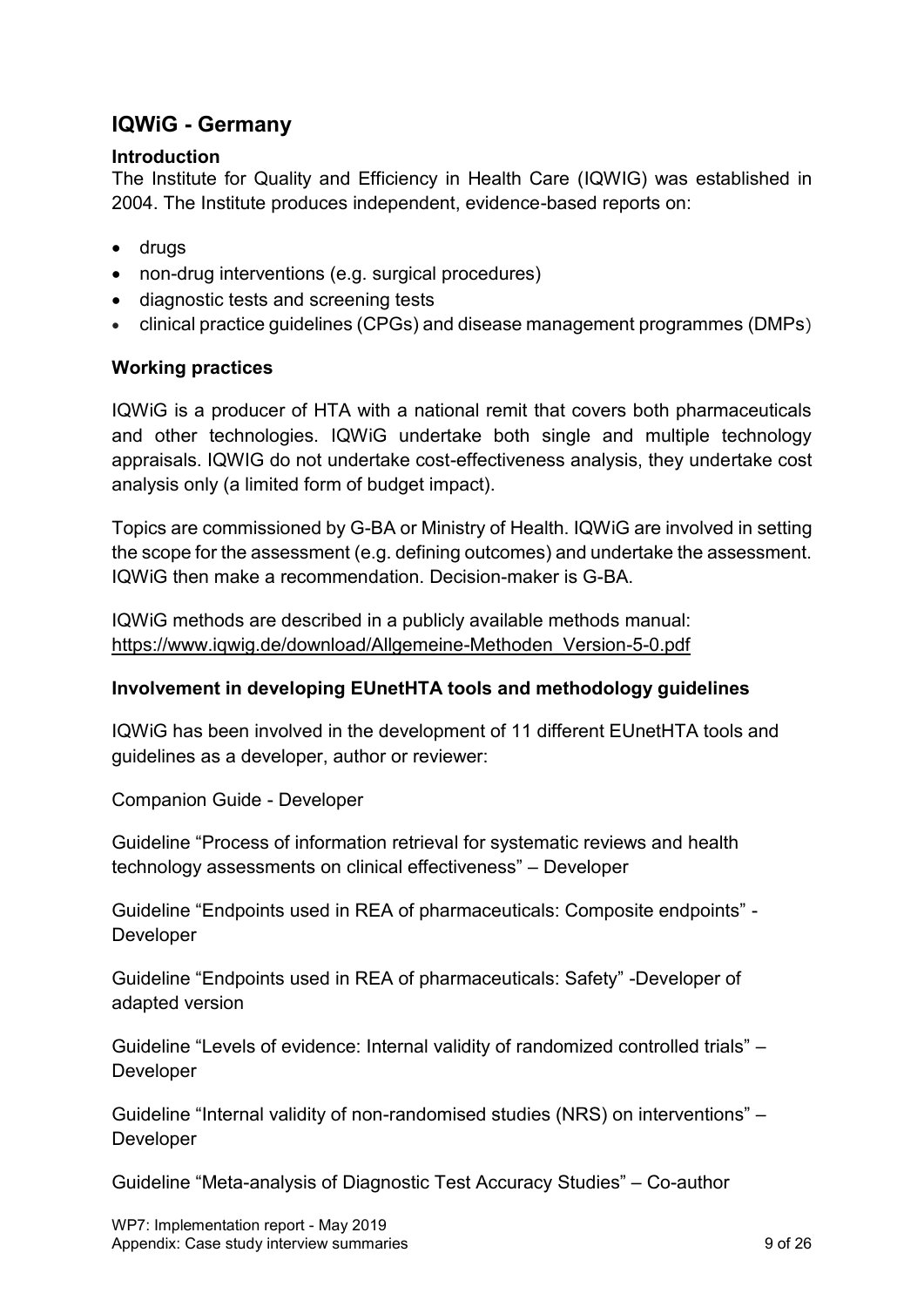Guideline "Therapeutic medical devices" - Co-author

Reflection paper on "Personalised medicine and co-dependent technologies" – Developer

Guideline "Methods for health economic evaluations" – Co-author

Guideline "Critical assessment of clinical evidence" (under development) - Developer

Guideline "Critical assessment of economic evaluations" (under development) - **Reviewer** 

#### **Use of EUnetHTA tools and methodology guidelines**

POP database – continuously updating IQWIG planned and ongoing projects in the POP database and also use the POP database as an optional source for the identification of current research activities in preliminary searches.

HTA adaptation toolkit – use an adapted form of the checklist for the evaluation of the transferability of results from systematic reviews of economic evaluations within the 'ThemenCheck Medizin' (an HTA procedure based on topics suggested by the general public). Used only selected items of the checklist and some items were rephrased. Translated into German to be applicable to German context.

Process of information retrieval for systematic reviews and HTAs on clinical effectiveness – cited and referred to by the information retrieval department at IQWiG.

Do not need to use or consider using a number of the EUnetHTA guidelines as IQWiG has established national methods that are defined in methods manual that pre-date EUnetHTA methods guidelines. There are also some aspects included in guidelines and tools that might preclude IQWiG using them in the future, for example in the safety guideline the presentation of how evidence from observational evidence might be used deviates from their own agency requirements.

# **Impact of EUnetHTA methodology guidelines on the use of EUnetHTA assessments**

For pharmaceuticals IQWiG cannot use the EUnetHTA assessments for legal reasons and as a consequence the EUnetHTA guidelines cannot have an impact on uptake of EUnetHTA assessments. For other technologies some contents of guidelines support use of EUnetHTA assessments and some limit.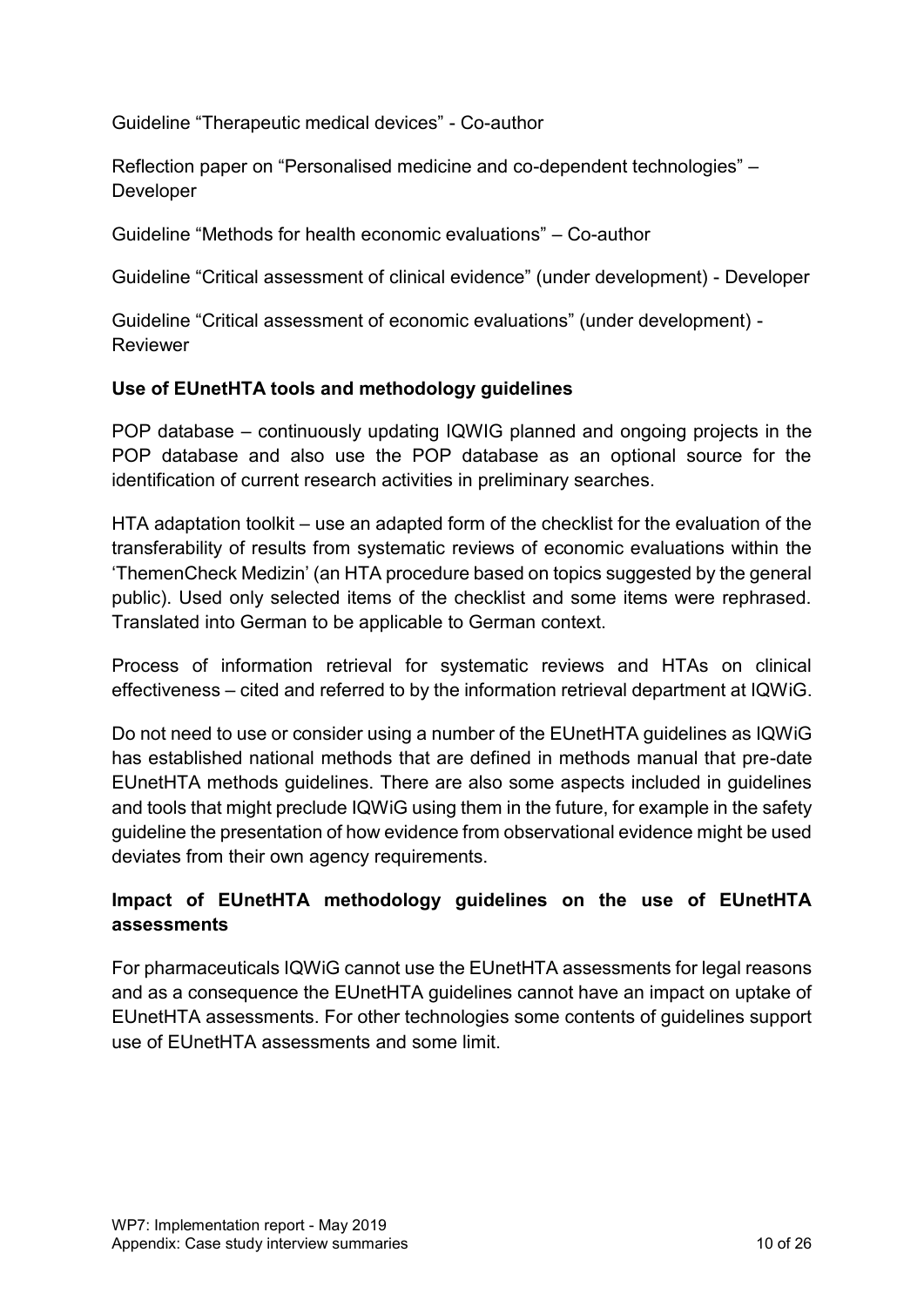# <span id="page-10-0"></span>**LBI HTA – Austria**

# **Introduction**

The Ludwig Boltzmann Institute for Health Technology Assessment (LBI-HTA) is an independent academic institute providing scientific decision-making support in the health sector. The institute is funded by the Ludwig Boltzmann Society (40%), The Ministry of Health, Federation of Social Insurers and Regional Health funds (together 60%). It works across a number of research areas covering a wide range of health technologies including high-tech medical devices, interventional procedures, oncology medicines, screening and prevention, rehabilitation and psychology. LBI-HTA was established in 2006 and publishes approximately 22 outputs each year including HTAs, decision support documents for the hospital benefit catalogue and horizon scanning in oncology documents.

## **Working practices**

The process of identifying topics and timelines for producing HTA varies depending on the research area and output. For the evaluation of new high-tech interventions in hospitals, topics are proposed annually by stakeholders (such as hospitals or specialist clinicians) for inclusion in the benefit catalogue. Proposals are collected by the Ministry of Health and priorities are set and approved by the Federal Health Commission. Based on the final selection of topics LBI-HTA produces HTA for each of these topics. The HTA reports and recommendations produced by LBI-HTA are appraised and discussed by a committee of regional representatives of payers before a final decision on reimbursement and coverage is made by the Federal Health Commission. The procedure is carried out to strict timelines where HTA is completed from November to March each year. LBI-HTA produce their own reports and also adapt HTAs produced by other agencies or EUnetHTA.

#### **Involvement in developing EUnetHTA tools and methodology guidelines**

LBI-HTA has been a member of EUnetHTA since the first joint action starting in 2010. LBI-HTA was involved in the development of the POP database and they still undertake the maintenance of the POP database.

#### **Use of EUnetHTA tools and methodology guidelines**

LBI-HTA use all the EUnetHTA tools and guidelines apart from the EVIDENT database and the EUnetHTA guideline on methods for health economic evaluation. The EVIDENT database is currently offline and LBI-HTA do not have reason to use the EUnetHTA health economic guideline as they do not undertake economic evaluation. Examples of how LBI-HTA use EUnetHTA tools and methodology guidelines include:

POP database: When topics are commissioned by the Ministry of Health, LBI-HTA check the POP database for overlaps. They also enter their own topics into the database.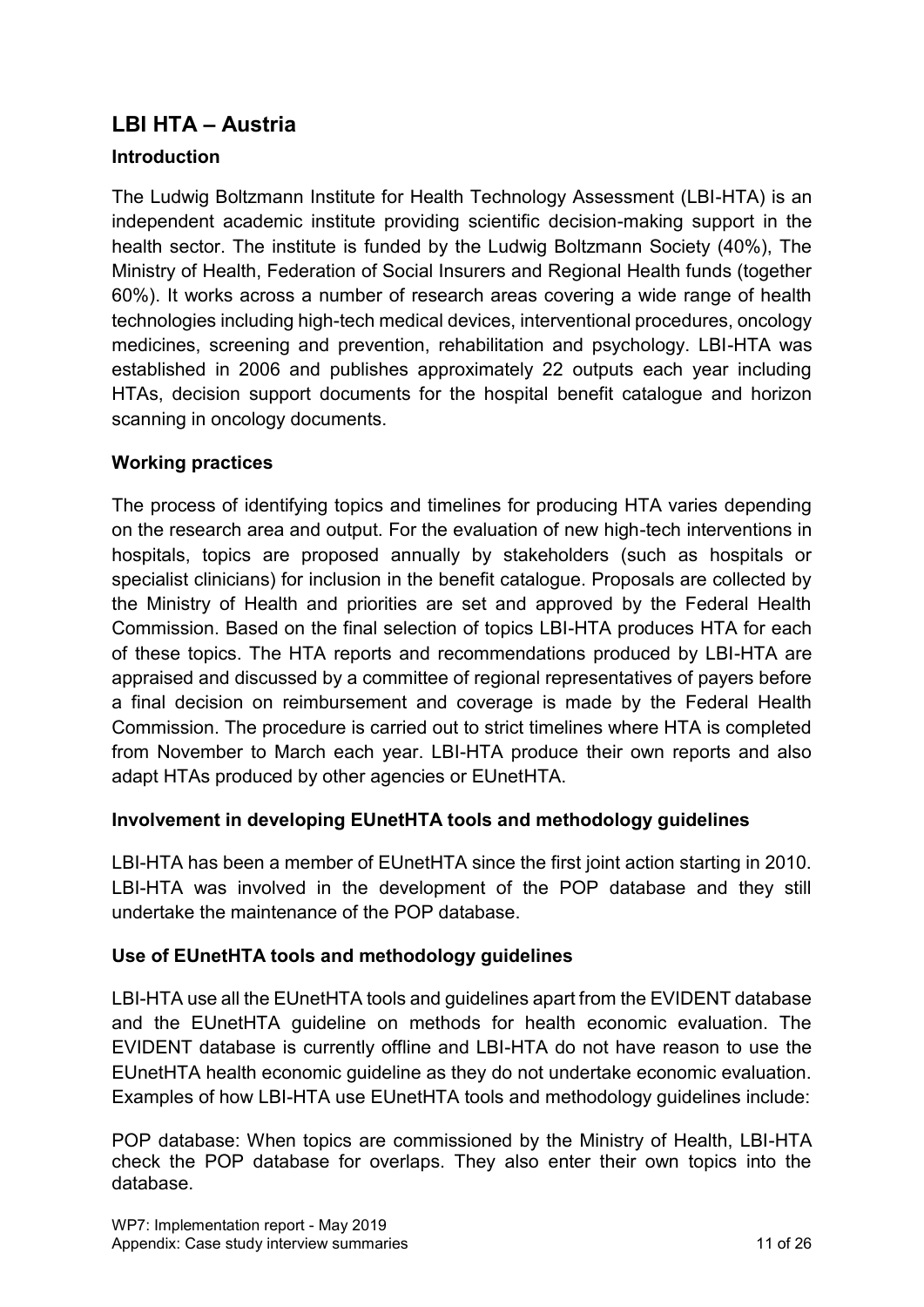HTA Core Model: LBI-HTA adapted national assessment template to have the same structure (including the research questions) as the EUnetHTA assessment template. The LBI-HTA methods manual published in 2012 references the HTA Core Model.

Evidence submission template: This is only used by LBI-HTA when conducting EUnetHTA assessments.

Methodological guides: The EUnetHTA methodology guidelines are used formally and are incorporated into the assessment template that LB-HTA use. It is highlighted that authors should consult EUnetHTA guidelines (with links to the guidelines provided).

## **Impact of EUnetHTA methodology guidelines on the use of EUnetHTA assessments**

LBI-HTA report that they view EUnetHTA assessments as being of high quality. LBI-HTA generally look to use EUnetHTA assessments if they are referred a topic that has been subject to a EUnetHTA assessment. All the EUnetHTA methodology guidelines were identified by LBIHTA as *significantly supporting* their use of EUnetHTA assessments. No guidelines were identified as limiting use.

#### **Priority areas for improvement in EUnetHTA guidelines and methods development**

EUnetHTA Guideline on critical assessment of clinical evaluations is currently in development and will be helpful for all partners as this will help to ensure high quality of assessments.

Use of GRADE as standard EUnetHTA practice would improve uptake as LBI use GRADE nationally. Where a EUnetHTA assessment does not use GRADE, then LBI have to undertake further work grading evidence when using the EUnetHTA assessment nationally.

Real world evidence – this is an emerging area for many HTA agencies.

Guidance is required and would be helpful on HTA methods for orphan diseases.

It was also proposed that EUnetHTA methodology guidelines need to be regularly reviewed and updated.

It was also suggested that EUnetHTA should simplify and shorten the EUnetHTA evidence submission template.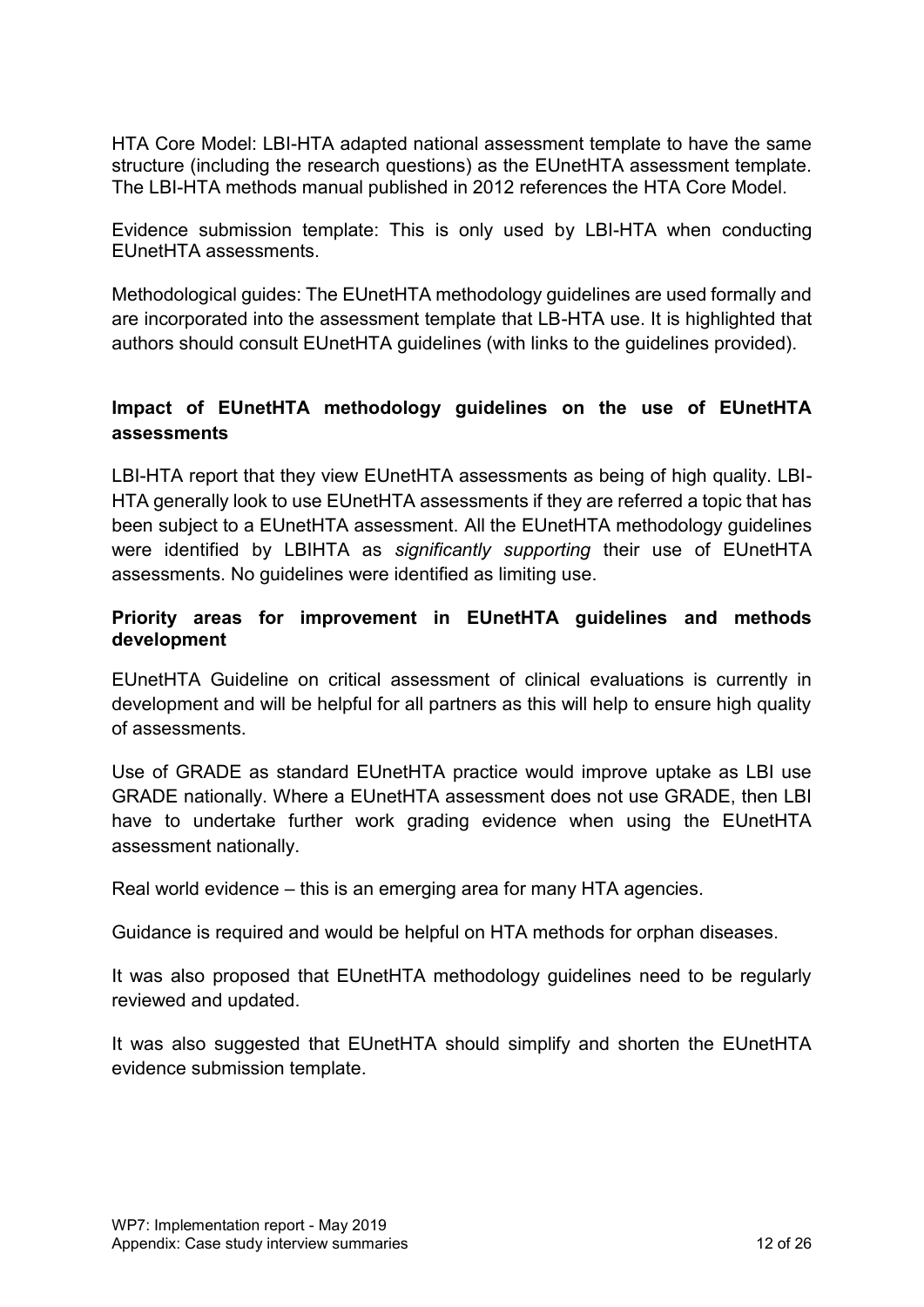# <span id="page-12-0"></span>**NOMA - Norway**

#### **Introduction**

The Norwegian Medicines Agency (NoMA) is the national agency responsible for HTA of pharmaceuticals in Norway. NoMA undertake assessment of relative effectiveness compared to existing therapies. Cost-effectiveness is mandatory for all new drugs. NOMA mainly undertake a critical appraisal of single technology HTA provided by the pharmaceutical company in their submission file. NOMA does not perform independent analysis.

#### **Working practices**

The key role of NoMA is producing HTA for both primary care ("out-patients") and specialist care ("in-patients"). The submission for reimbursement of out-patient drugs is voluntary in Norway. The pharmaceutical company decide whether they wish to apply for reimbursement but if they do so they have to submit HTA documentation. The basic requirements are the same. For in-patient drugs there is a topic identification based on list of new-drugs and new indications published by EMA. All new drugs for in-patient use must be assessed before a decision for public financing.

NoMA is responsible for the whole process of reimbursement of out-patient drugs (HTA + decision-making). For in-patients drugs the process is different. NOMA still does a critical appraisal of submission files from pharmaceutical companies but are not the decision-maker. The decision for public reimbursement is made by the hospitals.

NoMA produces approximately 40 assessments of inpatient pharmaceuticals and approximately 15-20 for out-patients pharmaceuticals per year.

#### **Involvement in developing EUnetHTA tools and methodology guidelines**

NOMA has been participating in EUnetHTA since May 2016 (JA3). NoMA has not been involved in the development of any EUnetHTA tools and methodology guidelines. NOMA was, however, a co-author for the EUnetHTA joint REA assessment on Midostaurin (PTJA01).

#### **Use of EUnetHTA tools and methodology guidelines**

NoMA report that they have not directly used any of the EunetHTA tools and guidelines in national procedures. These is mainly because the agency already has existing national guidelines and methods that they work to. There is also a view that EunetHTA methodology guidelines are often too comprehensive, too long and too general. It is felt that they do not give sufficient detail on how to actually undertake HTA in the methodological area(s) within the guideline.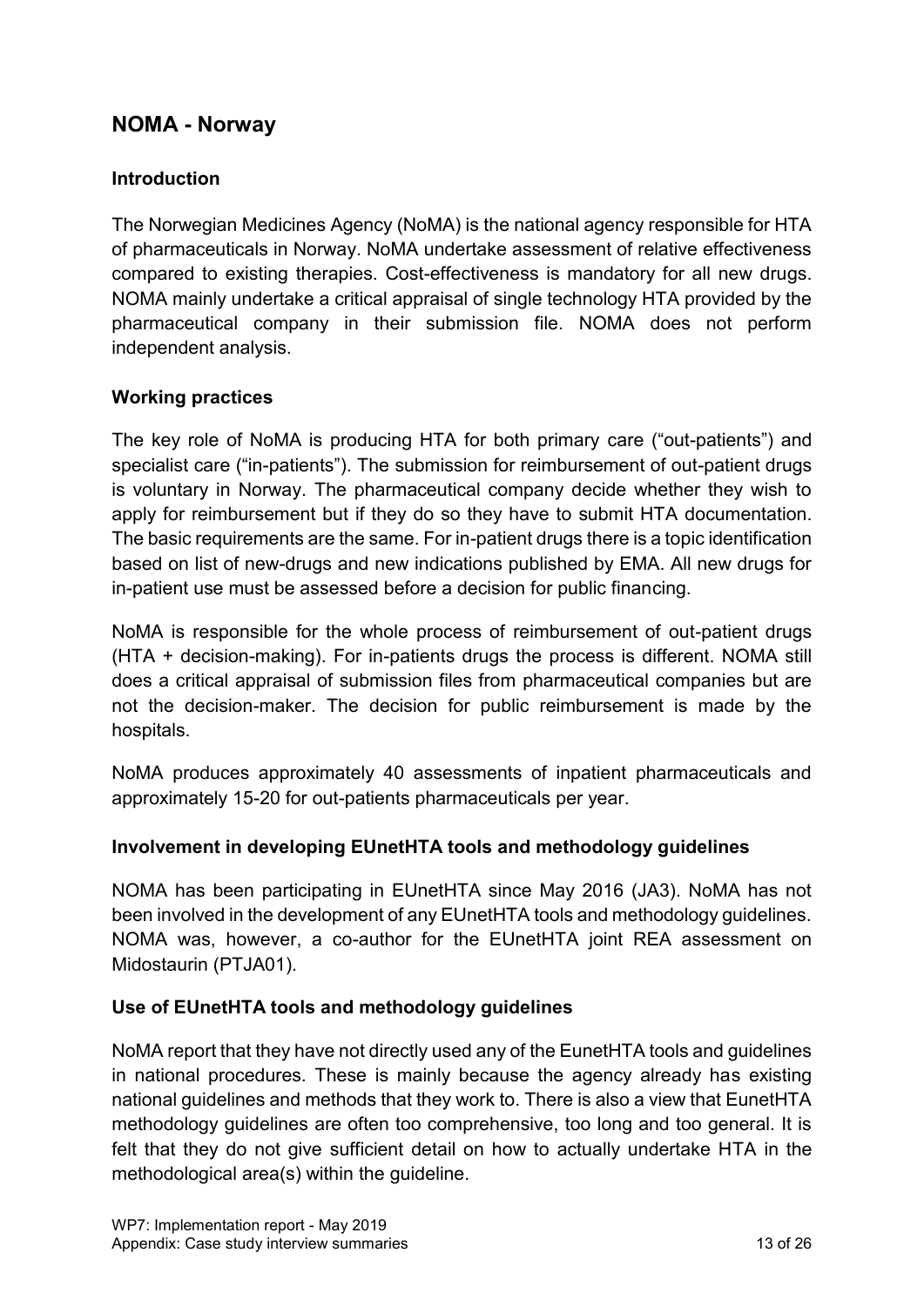NoMA do, however, report that they will always have a look at new or updated EUnetHTA tools and guidelines. If they fit into their national guidelines, they will then consider using or implementing them.

Examples of use of EUnetHTA guidelines by NoMA have included:

- Review of evidence submission template to inform the development of their own submission template.
- The guideline on direct and indirect comparisons has been used as inspiration inform the development of their own national guideline in this area.
- National guidelines for information retrieval for systematic reviews has been checked against the EUnetHTA guideline on information retrieval for systematic reviews and HTAs on clinical effectiveness to be sure that NoMA doesn't demand more or less than the rest of Europe (and to be sure that NoMA are consistent with the rest of Europe on information retrieval for systematic reviews).

# **Impact of EUnetHTA methodology guidelines on the use of EUnetHTA assessments**

NoMA did not identify that any of the EUnetHTA methodology guidelines specifically limit or support their ability to use EUnetHTA assessments. Key factors identified as limiting use of EUnetHTA assessments is the timing and availability of EUnetHTA joint REAs. Only three pharma products have been assessed in a joint REA so far. NOMA has now developed a process for adaptation/ adoption of REAs to national HTA reports and processes and they expect that coming REAs will be re-used.

## **Priority areas for improvement in EUnetHTA guidelines and methods development**

NoMA propose that the methodology guidelines should be more specific on how to address the topics. From the perspective of NoMA they are too general and do not address in depth specific methods that are necessary to perform the assessment of the submitted documentation*.*

Guidelines on indirect treatment comparisons especially matching adjusted indirect comparisons (MAIC) would be helpful. It is increasingly common for companies to submit a MAIC to NOMA.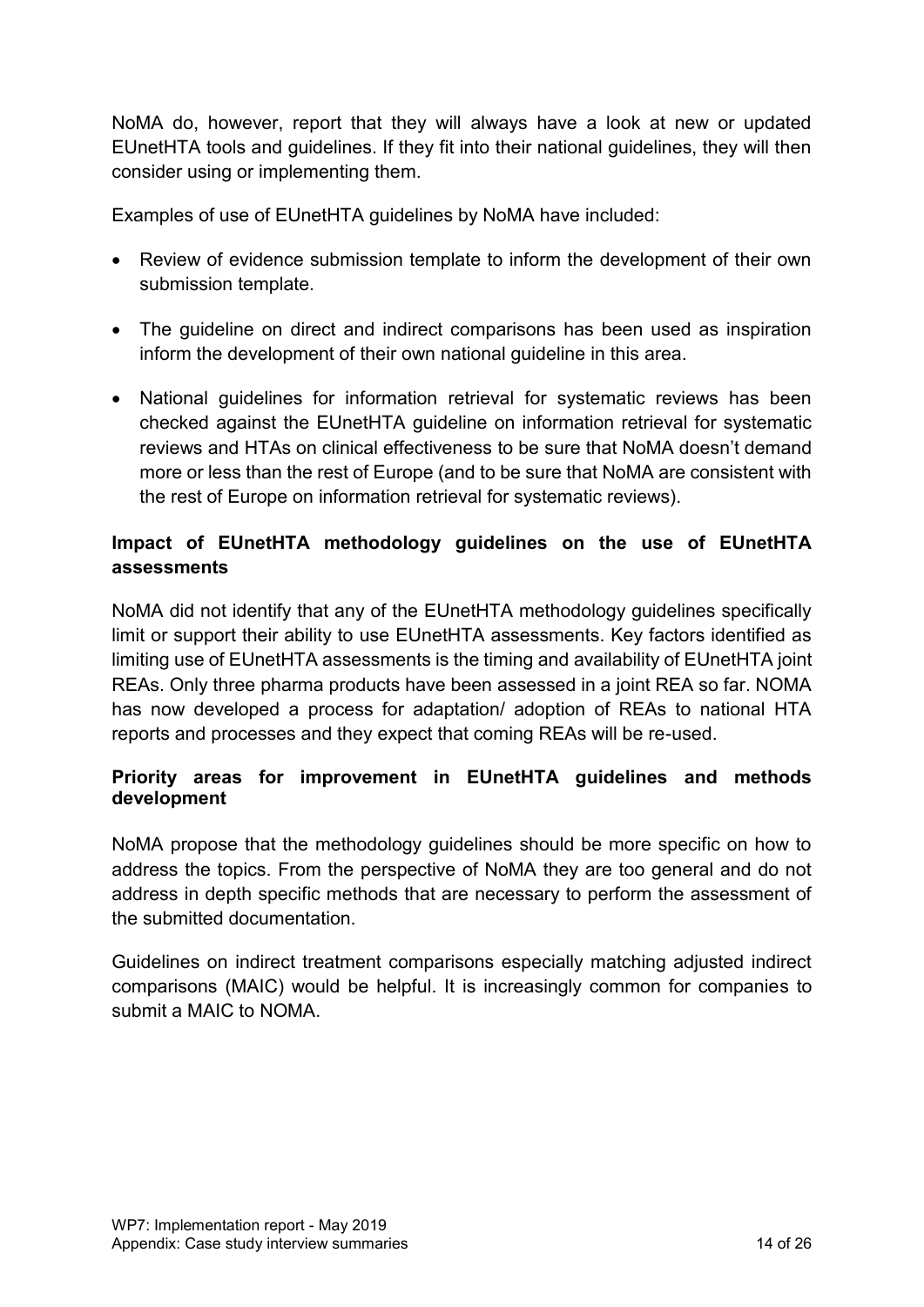# <span id="page-14-0"></span>**RIZIV INAMI - Belgium**

#### **Introduction**

Rijksinstituut Voor Ziekte- en Invaliditeitsverzekering / Institut National d'Assurance Maladie Invalidite (RIZIV-INAMI) is the Belgian Healthcare Insurance agency. It produces health technology assessments used to inform decisions about the reimbursement status of pharmaceutical and non-pharmaceutical medical technologies (including medical devices and also any other technologies that may be procured from a hospital or public pharmacy) in Belgium.

#### **Working practices**

The role of RIZIV-INAMI is to coordinate and support (technically and legislatively) the decision-making procedures for the reimbursement of health technologies. This includes organising meetings and supporting the Committee that is charged with providing advice about the reimbursement of health technologies to the decisionmaker (for pharmaceuticals the Committee who makes the advice is known as the Commission for the Reimbursement of Medicines). For pharmaceutical technologies, the decision maker who receives the advice from the Commission is the Minister of Social Affairs.

In Belgium the reimbursement process is initiated with a company submission. For new products and products with a claim of added value the submission can occur once a product receives CHMP positive opinion. Following submission RIZIV-INAMI staff prepare an assessment using evidence from the application and other sources. The assessment forms that basis of a proposal for reimbursement that is developed by the Commission for the Reimbursement of Medicines. For new products where there is a claim for added value the draft assessment will be sent to an external expert (for a procedure like peer review) as well as going to the Commission.

The Ministerial decision is based on 5 criteria: added therapeutic value, price, budget impact, medical and social needs (place in the treatment pathway) and cost effectiveness, therefore assessments include clinical effectiveness and economic information.

HTA and pricing procedures occur in parallel. The procedure is tied to the 180 days in the Transparency Directive. RIZIV have 90 days to produce a final assessment report, but before this provide a draft report to the company for their response. Therefore, a draft report has to be prepared within 60 days. There is then a subsequent 60 days for the Commission to develop the final reimbursement proposal. Finally, the Minister will take a decision on reimbursement within 30 days (taking into account additional advice from the administration of Finance and the Minister responsible for the Budget).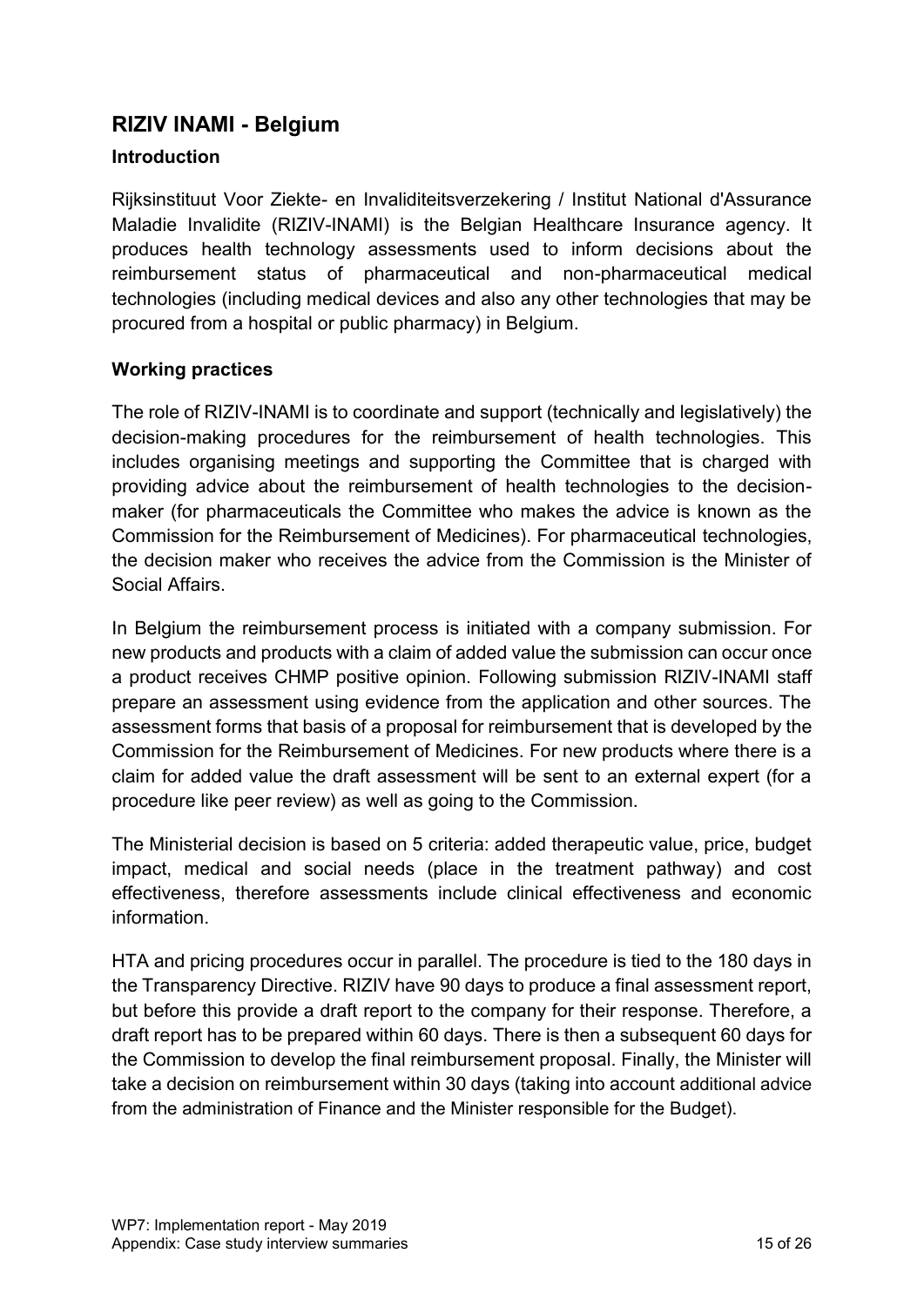#### **Involvement in developing EUnetHTA tools and methodology guidelines**

Under JA1 RIZIV-INAMI was a reviewer on the EUnetHTA guideline on: *Endpoints used for REA: Safety.*

#### **Use of EUnetHTA tools and methodology guidelines**

RIZIV-INAMI has used the following EUnetHTA methodological guidelines:

- Endpoints used for Relative Effectiveness Assessment: Clinical endpoints Informal use
- Endpoints used for Relative Effectiveness Assessment: Health-related quality of life and utility measures – Informal use
- Endpoints used for Relative Effectiveness Assessment: Safety Informal use
- Endpoints used for Relative Effectiveness Assessment: Composite endpoints Informal use
- Endpoints used for Relative Effectiveness Assessment: Surrogate endpoints Informal use
- Comparators and comparisons: Direct and indirect comparisons Informal use
- Comparators and comparisons: Criteria for the choice of the most appropriate comparator(s) – Informal use
- Levels of evidence: Applicability of evidence for the context of a relative effectiveness assessment – Informal use.

The guidelines are used informally as required by the agency when undertaking HTA, dependent on the topic, the assessment and the specific decision problem(s). They are not formally incorporated into any procedures.

#### **Impact of EUnetHTA methodology guidelines on the use of EUnetHTA assessments**

All of the EUnetHTA methodological guidelines used by RIZIV-INAMI were identified as significantly supporting use of EUnetHTA assessments at a national level. EUnetHTA assessments are viewed as being undertaken to a high quality with use of established methods – this promotes use nationally.

RIZIV-INAMI have used nationally the EUnetHTA assessments on Midostaurin and MammaPrint. The use of EUnetHTA methodology in the assessments, was identified as making it easier for the agency to use the assessment in a national report.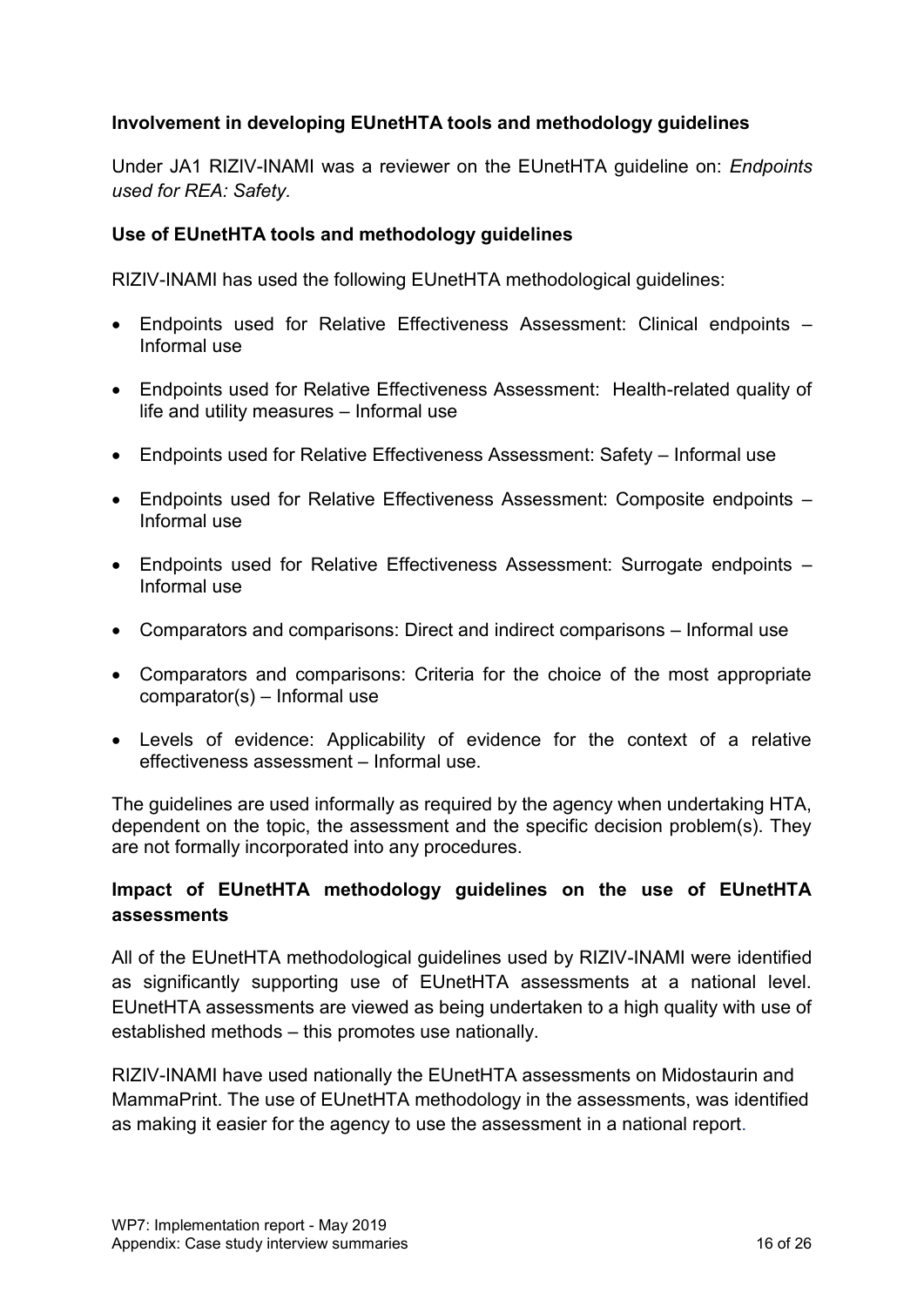#### **Priority areas for improvement in EUnetHTA guidelines and methods development**

Development of EUnetHTA methods guideline on GRADE.

Methods to deal with evidence gaps (e.g. through areas such as real-world evidence).

Review EUnetHTA guidelines to see if they need to be updated, in light of changes to existing methods or the development of new methods.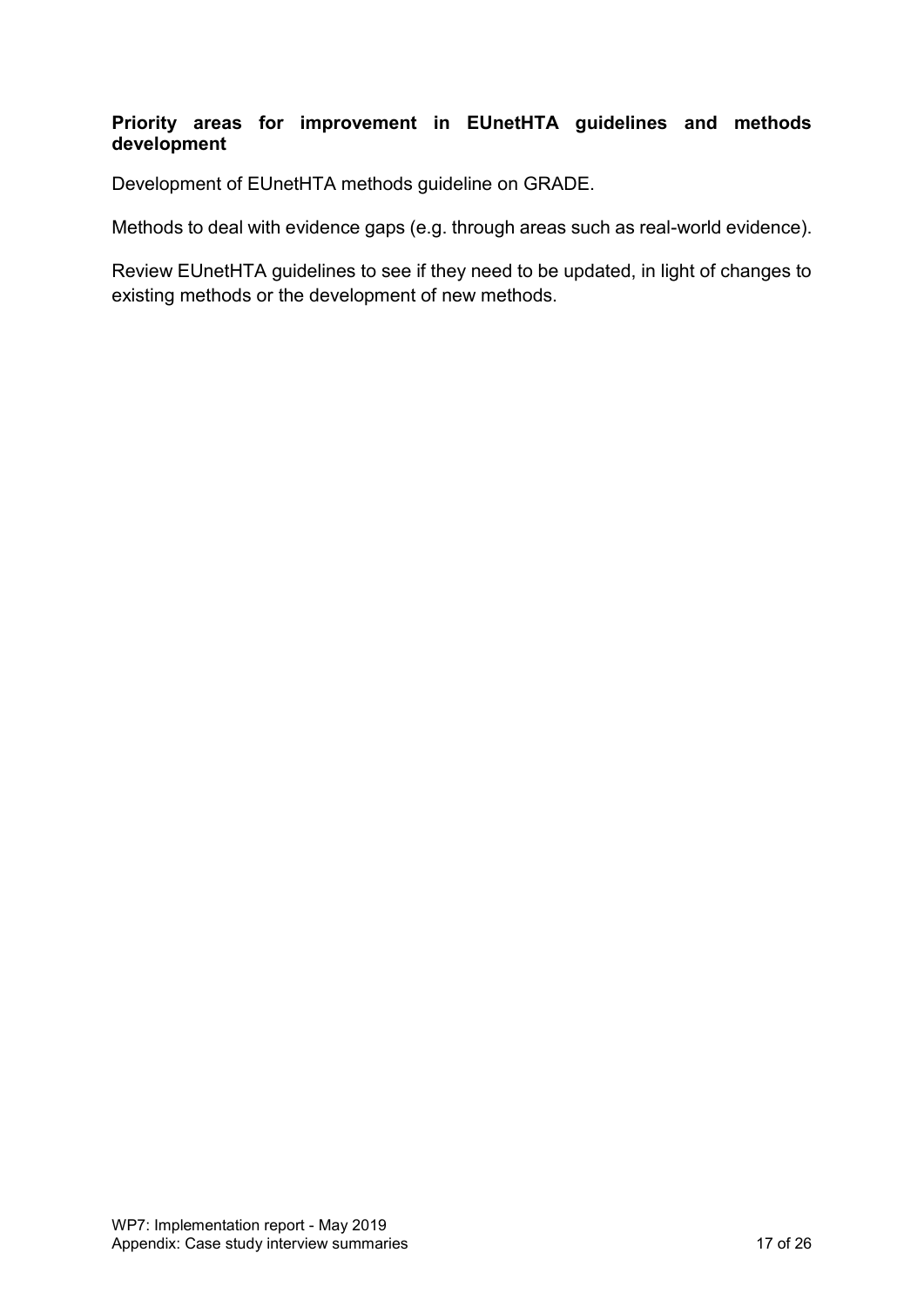# <span id="page-17-0"></span>**Scottish Medicines Consortium (SMC) - Scotland**

#### **Introduction**

The Scottish Medicines Consortium (SMC) is part of Healthcare Improvement Scotland (HIS). The remit of SMC covers pharmaceuticals. SMC appraises all new medicines and indications.

#### **Working practices**

SMC is involved in the assessment, appraisal and decision-making stages of HTA, but does not cover scoping. SMC undertakes single technology appraisals (STAs). It does not currently undertake multiple technology appraisals (MTAs),

SMC undertakes the critical appraisal of company submissions. For each full submission SMC receives, the submitting company must provide an appropriate form of economic evaluation to be critiqued. Clinical and cost-effectiveness issues are reported under separate sections of the SMC advice document, but often issues within the clinical effectiveness will have an impact on the cost-effectiveness. The SMC overall decision is a composite of the clinical and economic case, as well as any wider factors that it felt relevant to its decision-making.

The advice from SMC is disseminated to the 14 NHS Scotland Health Boards. When SMC accepts a new medicine, NHS boards are expected to make it, or an equivalent SMC-accepted medicine, available. NHS boards publish updated lists of SMCaccepted medicines included and excluded from their formularies together with the reasons for such decisions. As such, SMC recommendations are advisory rather than mandatory, and do not come with specific funding packages for implementation.

#### **Involvement in developing EUnetHTA tools and methodology guidelines**

SMC have been participating in EUnetHTA since JA2. SMC has been a reviewer and observer on a number of EUnetHTA pharmaceutical assessments published under JA2 and JA3.

To date SMC has not been involved in the development of any EUnetHTA tools and methodology guidelines.

# **Use of EUnetHTA tools and methodology guidelines**

SMC report use of one of the EUnetHTA tools, the POP database. SMC regularly input projects into the POP database. However, SMC do not regularly use the POP database to check what projects other agencies are undertaking.

SMC report use of one of the EUnetHTA methodology guidelines, the guideline on *Comparators and comparisons: Direct and indirect comparisons*. SMC used the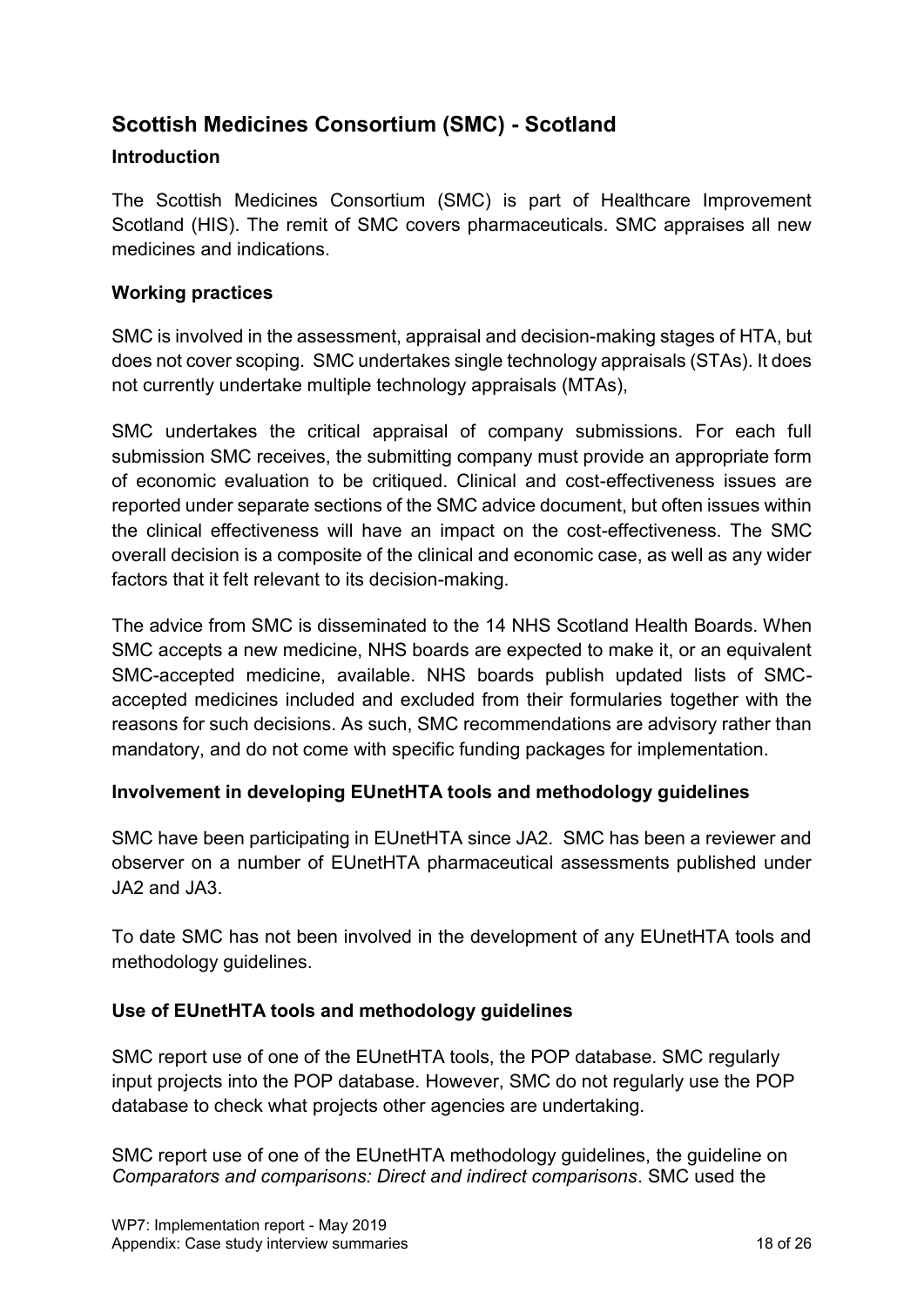guideline to help inform the development of their own national methods guide on direct and indirect treatment comparisons.

SMC has not explicitly decided not to use or discounted the use of any EUnetHTA methodology guidelines. SMC has not had reason to use most of the EUnetHTA methodology guidelines. SMC have established methods that pre-date the publication of the EUnetHTA methods guides. SMC will consider using EUnetHTA methods as and when they think they are needed, for example when developing methods in new areas such as direct and indirect treatment comparisons.

SMC recognise that EUnetHTA methodology guidelines can be very useful for countries with less developed HTA systems and methods.

# **Impact of EUnetHTA methodology guidelines on the use of EUnetHTA assessments**

SMC did not identify in the online survey or interview that any EUnetHTA methodology guidelines specifically support or limit use or uptake of EUnetHTA assessments.

Because SMC review all new medicines, the principal factor limiting use of EUnetHTA assessments is timing (not methodology). SMC try to publish advice as soon as possible after marketing authorisation, and often the timing of EUnetHTA assessments are too late for national use in Scotland. To date the principal uses of EUnetHTA assessments by SMC has to been to validate company submissions for Midostaurin (PTJA01), Regorafenib (PTJA02), and Alectinib (PTJA03).

## **Priority areas for improvement in EUnetHTA guidelines and methods development**

SMC identified a need to develop methodological guidelines in complex and challenging methodological areas and in new methodological areas.

SMC would welcome EUnetHTA guidance around undertaking appraisal of emerging 'one and done' technologies (e.g. CAR-T therapy, ATMPs) and tissue agnostic therapies.

Guidance in some areas, for example direct and indirect treatment comparisons, is fast moving so guidance needs to regularly be reviewed and updated, with new guidance developed as appropriate and existing guidance updated in a timely manner.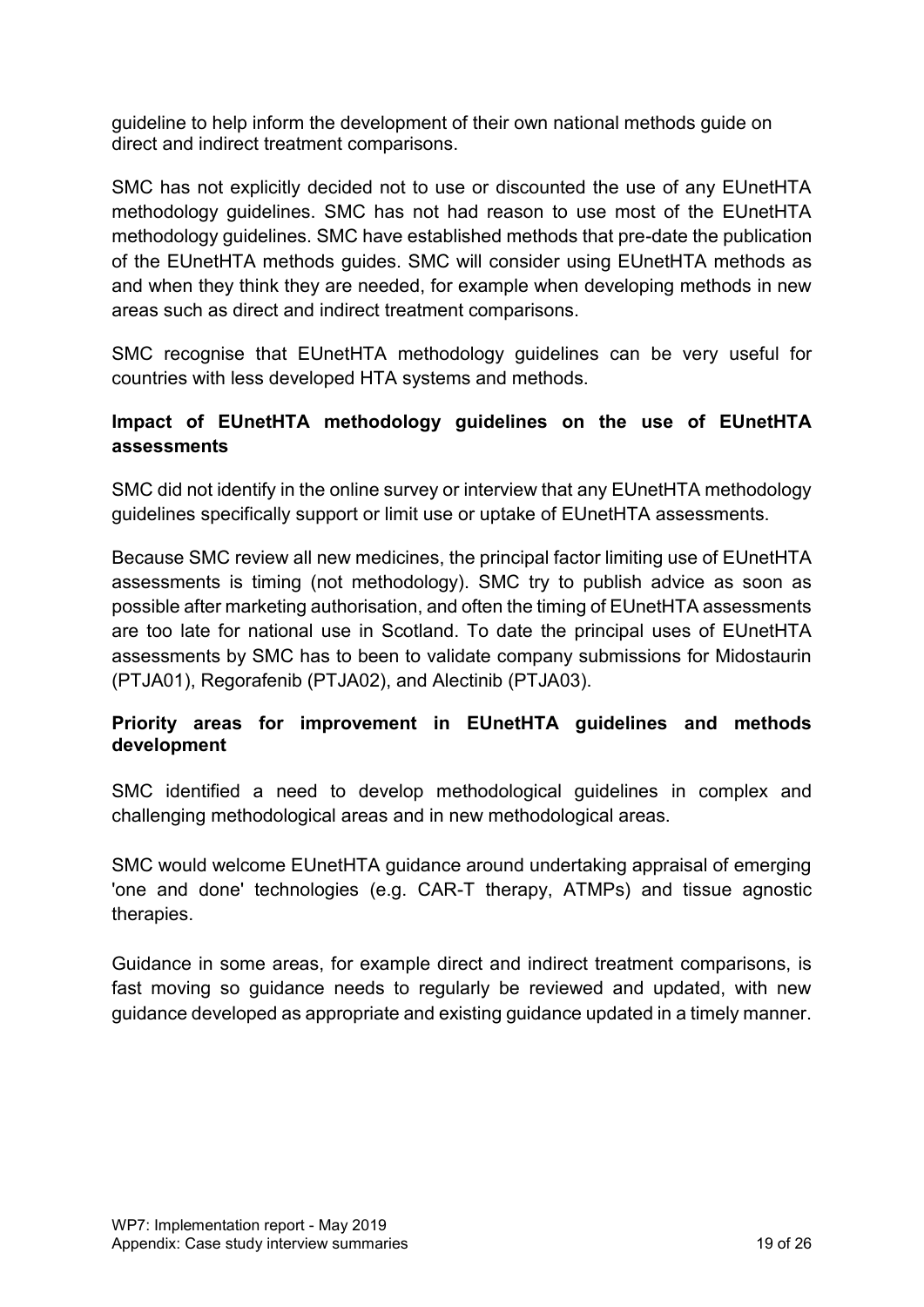# <span id="page-19-0"></span>**Sector for Quality, Accreditation and Health Technologies - Croatia**

#### **Introduction**

The HTA department in the Sector for Quality, Accreditation and Health Technologies (formerly AAZ, until December 2018) within the Croatian Ministry of Health produces national HTA for a wide range of health technologies to support decision-making by the Croatian Health Insurance Fund (CHIF), the Ministry of Health and hospital managers.

HTA in Croatia is not currently mandatory. Therefore, decision makers do not have to use HTA or request HTA from the HTA department. The HTA department is requested to provide HTA in situations where the decision makers require further information to inform their decision.

The HTA department produces approximately eight multiple technology assessments per year, including involvement as authors and co-authors on EUnetHTA reports. Reports can include relative effectiveness assessment only or full comprehensive assessment (but without primary full economic analysis).

#### **Working practices**

Requests for assessment come from the Ministry of Health, CHIF or hospital managers. The HTA department have a topic proposal form which institutions submitting requests may use to describe the topic and research question that they want addressed.

The HTAs are produced by staff within the HTA department. The reports include information about the condition, the technology, clinical evidence, cost and a summary of published cost effectiveness evidence. For non-pharmaceutical health technologies relevant information about organisational, legal, social and ethical issues will also be added to the report. The type of information added is based on a shorter adapted version of the assessment elements in the EUnetHTA HTA Core Model. Where possible the assessment will make use of existing HTA assessment either created by EUnetHTA or another national agency.

Until December 2018, AAZ included recommendations in their report. These include information about the use of a technology and also how a technology should be used. New ordinance on HTA is expected soon with clear regulation on this issue. Once the HTA department have delivered a report they are not involved in the decision making.

For pharmaceutical assessments the HTA department must deliver their report one month after the request, which is possible only if appropriate recently published (by EUnetHTA or another national agency) report is available for adaptation. For non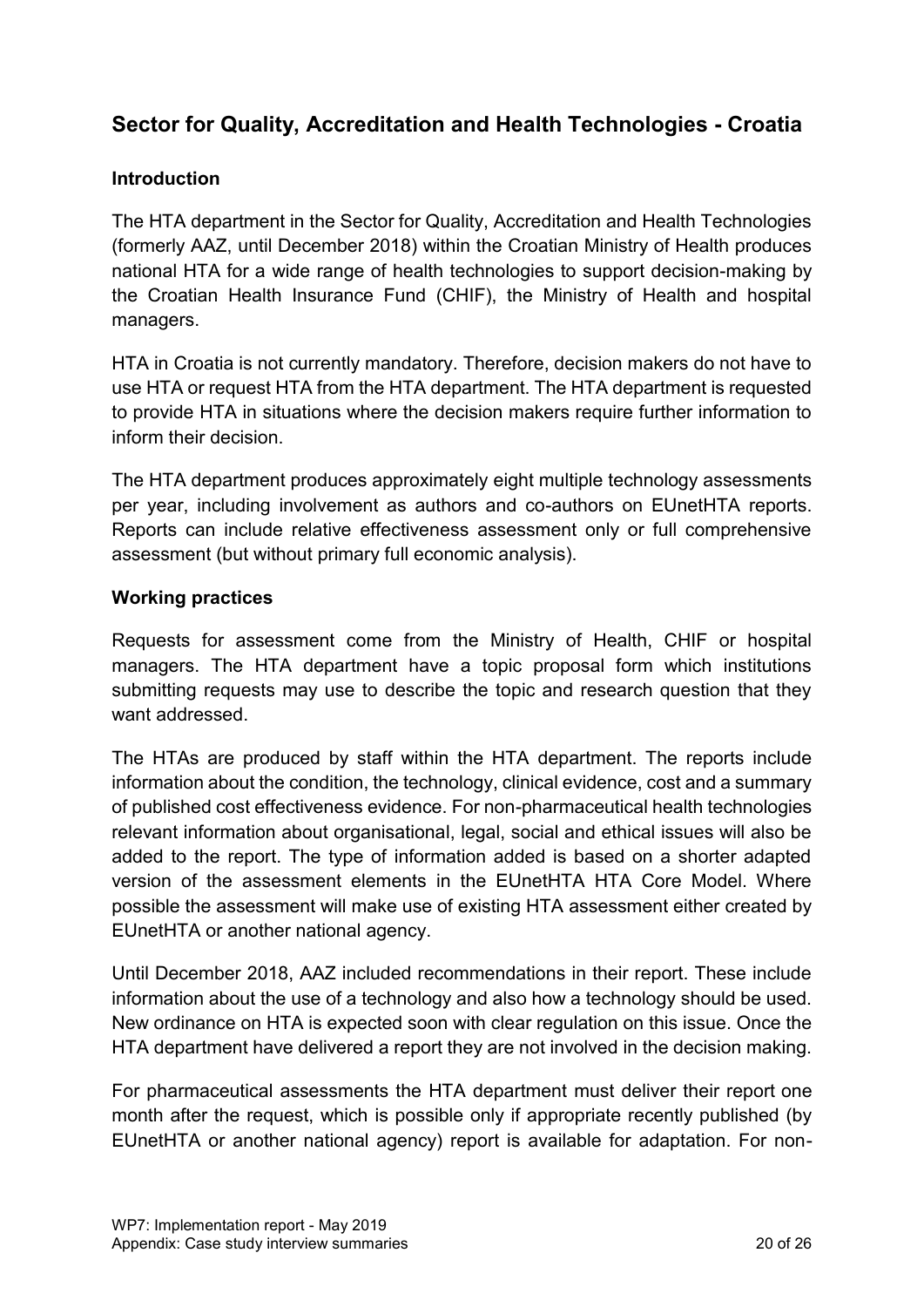pharmaceutical health technologies timeframes are not defined by law and can be negotiated.

## **Involvement in developing EUnetHTA tools and methodology guidelines**

The HTA department at the Croatian Ministry of Health (formerly AAZ) was involved in the revision of the full HTA Core Model in JA2. They have not been involved in the development of any EUnetHTA methodology guidelines. Several EUnetHTA joint REA assessments have been adapted for national use in Croatia.

## **Use of EUnetHTA tools and methodology guidelines**

The HTA department at the Croatian Ministry of Health reported that they use all of the EUnetHTA tools and methodology guidelines. The HTA Core model was incorporated into and written into the Croatian Methods manual published in 2011. HTA. No consultation or legal changes were required to incorporate the HTA Core Model. National reports do, however, need to be in Croatian so translation was undertaken. An update of the Croatian methods manual is planned in the near future.

EUnetHTA methodology are reported to be used by the HTA department informally as and when required for the specific assessment and topic area. EUnetHTA methodology guidelines are particularly helpful in complex and new methodological areas.

In Croatia there has been limited use of the EUnetHTA guideline on economic evaluation as in Croatia they do not undertake primary economic evaluation because it is not mandatory in Croatia.

# **Impact of EUnetHTA methodology guidelines on the use of EUnetHTA assessments**

It was identified in the survey undertaken for the case study that all EUnetHTA methodology guidelines support national use of EUnetHTA assessments. None of the EUnetHTA guidelines were identified as limiting use of EUnetHTA assessments. The clarity and transparency that they give in terms of the methods used and the reasons were identified as the principal factors supporting use. National adaptation is felt to be much easier when methods are clear.

# **Priority areas for improvement in EUnetHTA guidelines and methods development**

A need for clear links to updated and new scientific and methodology guidelines was identified, so that they know when new guidelines are available or existing guidelines have been updated.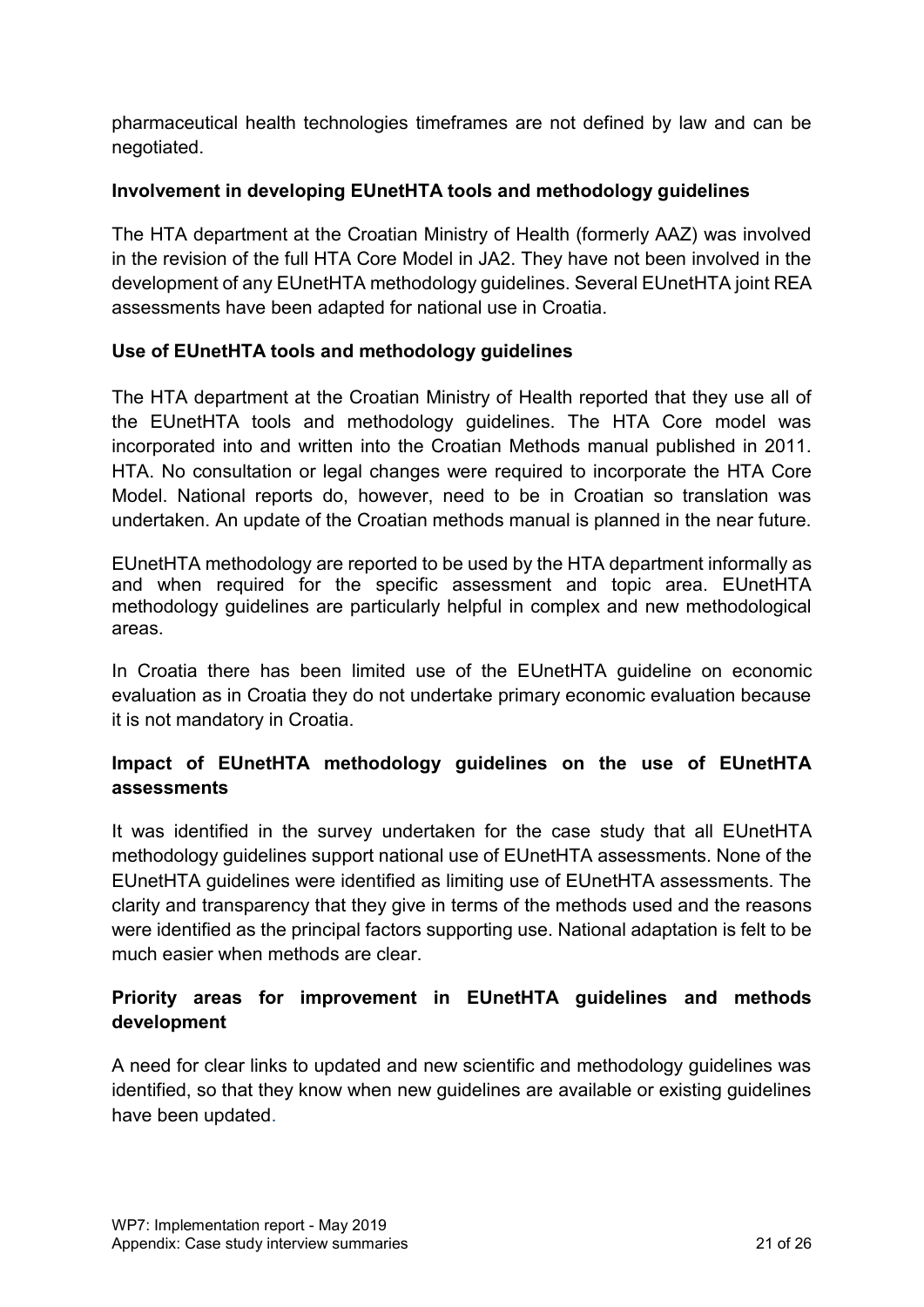# <span id="page-21-0"></span>**UCSC Gemelli - Italy**

## **Introduction**

The HTA Unit in the Agostino Gemelli University teaching hospital (Fondazione Policlinico Universitario Agostino Gemelli IRCCS) is part of the Universita' Cattolica Del Sacro Cuore (Catholic University of the Sacred Heart, Rome – UCSC). It has been involved in the production of HTA since 2001. It produces HTA for medicinal products and other medical technologies (medical devices, medical equipment and diagnostic tests) to inform decisions about procurement, budgeting, pricing (where possible) and use of medical technologies in clinical practice within the specific context of the University Hospital. As part of the process of budgeting, it works with clinicians not only to support introduction of new technologies but also to identify areas for disinvestment to ensure that additional costs are managed. The HTA unit carries out approximately 50 assessments of medical devices and 30 assessments of pharmaceuticals each year.

## **Working practices**

Proposals for new technologies to be introduced are formally submitted to the HTA Unit by doctors within the hospital. Possible topics for disinvestment are identified by a working group who periodically reviews the hospital formulary and medical devices list. When carrying out an assessment UCSC look for existing assessments before they carry out their own assessment. For pharmaceuticals, they are mostly able to use and adapt existing assessments, but for other medical technologies they more often have to develop their own assessment. The HTA that they produce can include information for all the domains of HTA, but only includes ethical, legal, and social information if needed. Economic information includes cost and budget impact. The reports include a recommendation about whether the technology should be introduced and if it is recommended if restrictions or conditions should be applied. The reports produced by the HTA unit inform a decision maker which is a committee within the University Hospital, reports are disseminated internally.

#### **Involvement in developing EUnetHTA tools and methodology guidelines**

UCSC Gemelli was involved in the definition of the HTA Core Model and the Core Model for rapid assessments.

UCSC-Gemelli was a co-author on the EUnetHTA Guideline on methods for health economic evaluation.

UCSC-Gemelli was a co-author at the beginning of the development of the EUnetHTA methodology guideline on direct and indirect treatment comparisons (there was then a change in the composition of the working group).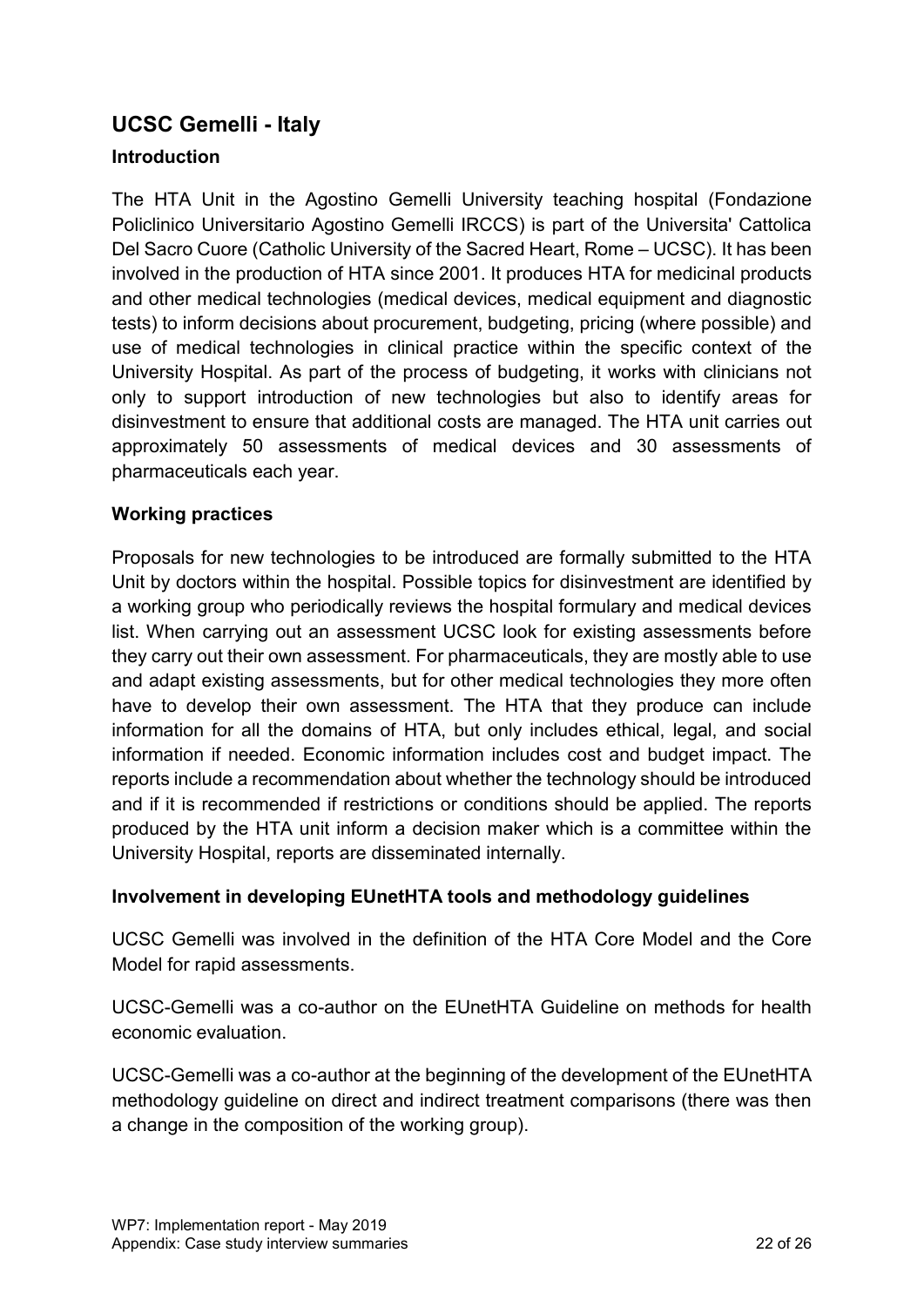UCSC-Gemelli has also been involved in the development of hospital based HTA EC projects, which has focussed on methodology for hospital based HTA (ADOPHTA, IMPACT HTA, INTEGRATE HTA).

#### **Use of EUnetHTA tools and methodology guidelines**

POP database: UCSC-Gemelli use it to check for technologies that other agencies have already evaluated and also populate the database with their ongoing projects (normally update twice per year). The POP database has provided opportunities for collaboration and resulted in information sharing on assessments for UCSC-Gemelli.

EVIDENT database rarely used and is currently offline.

HTA Core Model: UCSC Gemelli assess all the domains and elements within the HTA Core Model. The HTA Core Model is used both in the scoping and assessment of the technology.

HTA Adaptation Toolkit: UCSC-Gemelli look at how relevant and transferable elements of a EUnetHTA assessment are when undertaking an assessment.

Evidence Submission Template: USCSC-Gemelli use the EUnetHTA template to inform the structuring and development of their own internal submission template.

EUnetHTA methods generally are aligned with the hospital based HTA methods. UCSC-Gemelli do not currently have a formal methods guide. UCSC-Gemelli use the following EUnetHTA methodology guidelines on an informal (as required) basis:

- Process of information retrieval for systematic reviews and HTAs on clinical effectiveness
- Endpoints used for Relative Effectiveness Assessment: Clinical endpoints
- Endpoints used for Relative Effectiveness Assessment: Safety
- Endpoints used for Relative Effectiveness Assessment: Composite endpoints
- Endpoints used for Relative Effectiveness Assessment: Surrogate endpoints
- Comparators & Comparisons: Criteria for the choice of the most appropriate comparator(s).

Use of EUnetHTA methodological guidelines is dependent on the nature of the assessment being undertaken. For example, UCSC-Gemelli have yet to undertake indirect comparisons for rapid assessments, so have not considered the use of this guideline.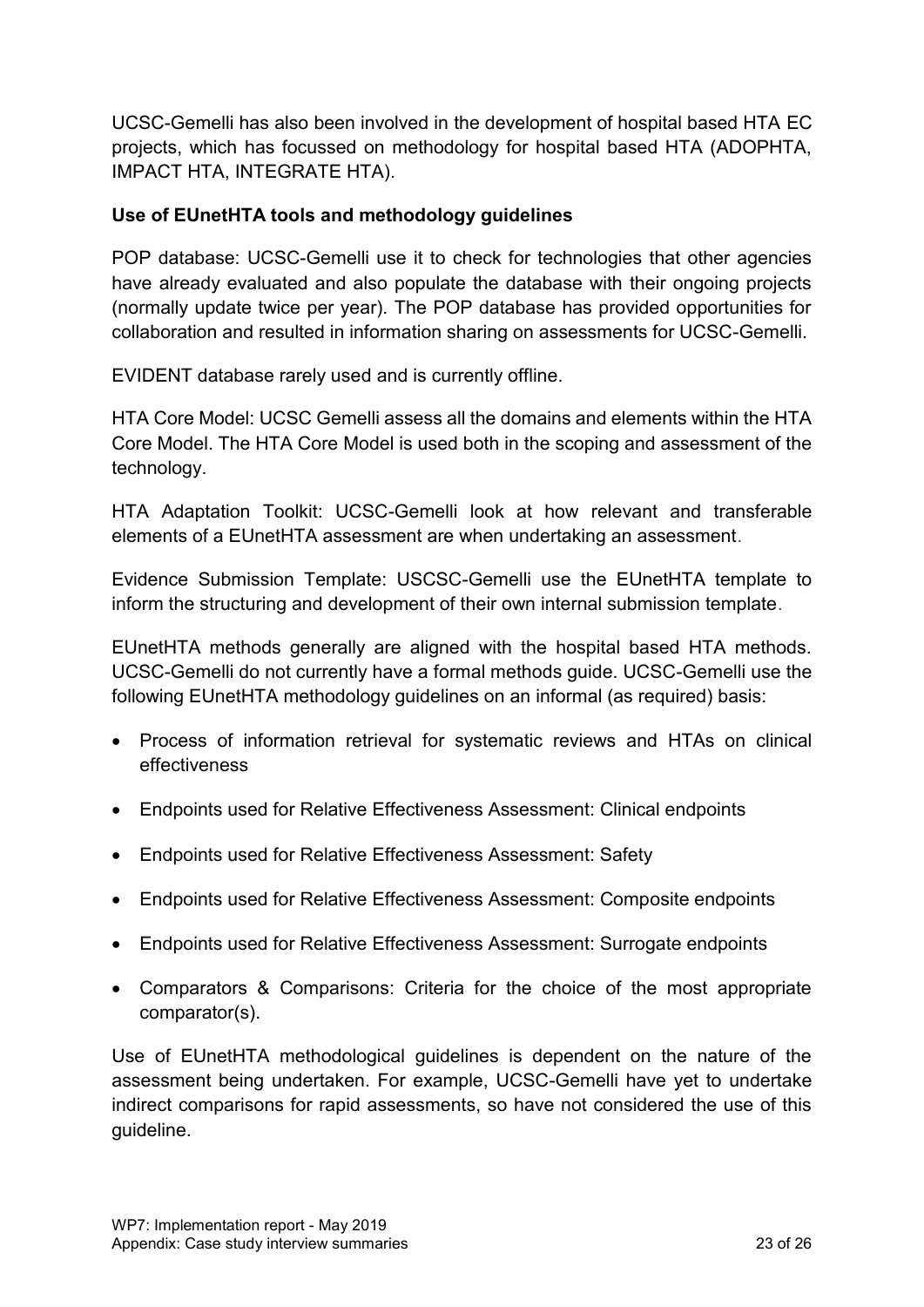# **Impact of EUnetHTA methodology guidelines on the use of EUnetHTA assessments**

Limited impact on uptake party because UCSC is aligned with EUnetHTA. Also, the recommendations in the guidelines are viewed as being quite 'soft' and not prescriptive. Some of the EUnetHTA guidelines are useful to introduce a topic but they are not really a guideline and do not provide practical guidance or recommendations. Examples of such guidelines are: the guideline on direct and indirect treatment comparisons; the guideline on personalised medicine; and the guideline on information retrieval.

## **Priority areas for improvement in EUnetHTA guidelines and methods development**

- Review and update the EUnetHTA guideline on personalised medicine
- Develop guidance on HTA of complex technologies (e.g. medical devices combined with pharmaceuticals, digital health)
- Develop guidance on real-world evidence (maybe link with WP5 on registries)
- Consider how to integrate HTA with patient perspective
- Consider sources of evidence to cover each HTA domain (included organizational, ethical, legal ones).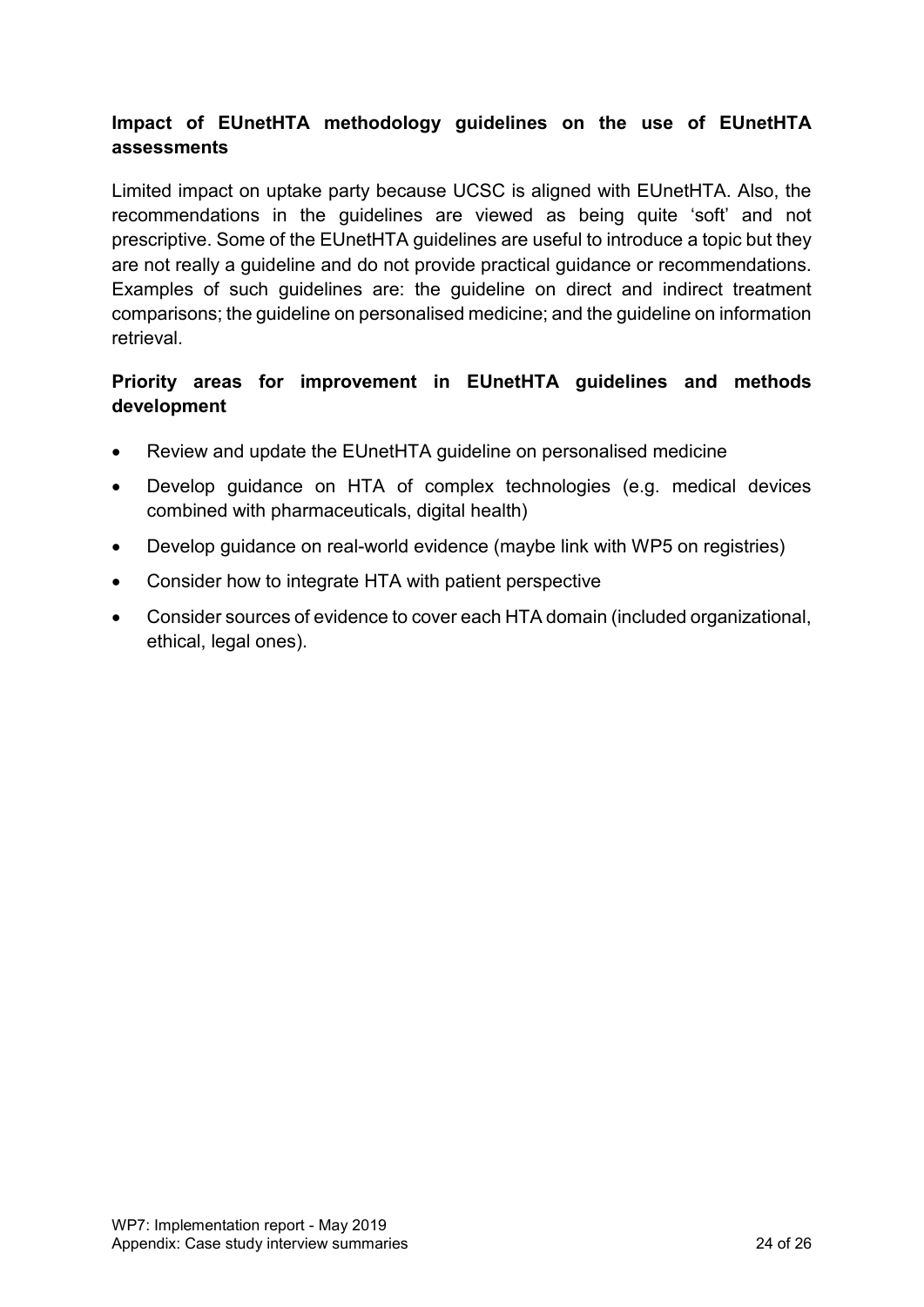# <span id="page-24-0"></span>**UNIBA – Slovakia**

# **Introduction**

The Constitution of the Slovak Republic guarantees all its inhabitants universal and free access to a wide package of basic health care covered by the public health insurance system. All residents are insured, and they pay a contribution to the public health insurance fund, which is operated by health insurance companies. In Slovakia, a pluralistic system of health insurance companies is in place and three 3 insurance companies currently operate in the Slovak market.

HTA is still a relatively new concept in Slovakia and the country is in the early stage of its implementation. In 2012, the Working Group for Pharmacoeconomics, Clinical Outcomes and Health Technology Assessment of the Slovak Ministry of Health was established. In Slovakia, a single application is filed for both the pricing and the reimbursement of medicinal products.

#### **Working practices**

UNIBA FoF is a producer of HTA with a national remit. UNIBA-FoF mainly undertake assessments of pharmaceuticals. Only single technology assessments are undertaken, as UNIBA-FoF is responsible for the assessment of new drugs. It is mandatory for pharmaceutical companies to submit reimbursement dossier that includes both relative effectiveness and pharmaco-economics dossiers.

UNIBA-FoF make HTA recommendations to the Union Health Insurance Fund, which is a member of the national Reimbursement Committee. Based on the recommendations from the Reimbursement Committee, the Ministry of Health issues final decisions. The final reimbursement decisions about new medicinal products are taken by the Slovak Ministry of Health within 180 days from submission of the reimbursement dossiers by manufacturers based on the Transparency Directive (Council Directive 89/105/EEC).

#### **Involvement in developing EUnetHTA tools and methodology guidelines**

UNIBA-FoF has been involved in EUnetHTA since JA2. UNIBA FoF participated in the development of the EUnetHTA guideline on methods for economic evaluation published under JA2. UNIBA-FoF has also been involved in the development of a number of EUnetHTA REA assessments, both as co-author and dedicated reviewers.